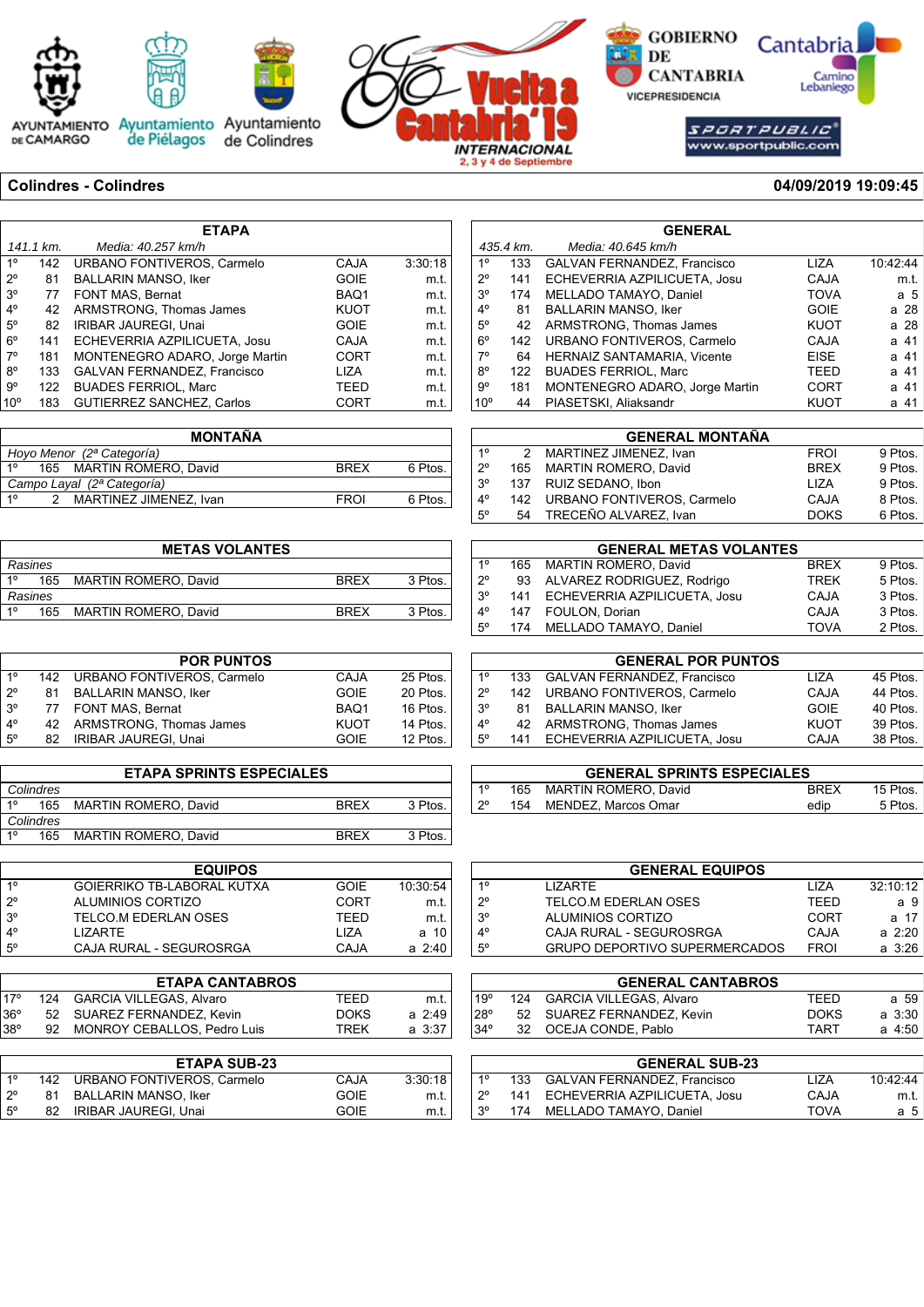

### **Colindres - Colindres 141,1 kms. 04/09/2019 19:10:00 ETAPA MEDIA: 40,257 km/h Pag. 1** 1º 142 URBANO FONTIVEROS, Carmelo ESP S23 CAJA RURAL - SEGUROSRGA 3:30:18 2º 81 BALLARIN MANSO, Iker ESP S23 GOIERRIKO TB-LABORAL KUTXA m.t. 3º 77 FONT MAS, Bernat ESP ELI BAQUE m.t. 4º 42 ARMSTRONG, Thomas James GBR ELI KUOTA-CONSTRUCCIONES PAULINO<br>5º 82 IRIBAR JAUREGI, Unai Geretic Mercuis ESP S23 GOIERRIKO TB-LABORAL KUTXA ESP S23 GOIERRIKO TB-LABORAL KUTXA m.t. 6º 141 ECHEVERRIA AZPILICUETA, Josu ESP S23 CAJA RURAL - SEGUROSRGA m.t. 7º 181 MONTENEGRO ADARO, Jorge Martin ESP ELI ALUMINIOS CORTIZO m.t. 8º 133 GALVAN FERNANDEZ, Francisco ESP S23 LIZARTE m.t. 9º 122 BUADES FERRIOL, Marc ESP ELI TELCO.M EDERLAN OSES m.t. 10º 183 GUTIERREZ SANCHEZ, Carlos ESP ELI ALUMINIOS CORTIZO m.t. 11º 105 GIJON RUIZ, David ESP S23 ZABALGARBI-PHOTON TEAM m.t. 12º 64 HERNAIZ SANTAMARIA, Vicente ESP S23 EISER-HIRUMET m.t. 13º 96 VALDIVIA CUESTA, Yerai ESP ELI AIARABIKE TREK ELECTROALAVESA m.t. 14º 84 BERASATEGI GARMENDIA, Xabier ESP S23 GOIERRIKO TB-LABORAL KUTXA m.t. 15º 151 GONZALEZ CABERO, Marcos ESP ELI DIPUTACION DE LEON - ULB m.t. KUOTA-CONSTRUCCIONES PAULINO m.t. 17º 124 GARCIA VILLEGAS, Alvaro ESP CAN S23 TELCO.M EDERLAN OSES m.t. 18º 174 MELLADO TAMAYO, Daniel ESP S23 LA TOVA-ASESORIA DE ALMUDEVAR m.t. 19º 2 MARTINEZ JIMENEZ, Ivan ESP ELI GRUPO DEPORTIVO SUPERMERCADOS m.t. 20º 166 VILCHES SORIA, Mario ESP S23 BICICLETAS RODRIGUEZ EXTREMADURA m.t. 62 DENIS, Ashley Paul **CBR** ELI EISER-HIRUMET **GBR** entertainment of the matter of the matter of the matter of the matter of the matter of the matter of the matter of the matter of the matter of the matter of the matter of 22º 5 LESTIDO REY, Martin **ESP** ELI GRUPO DEPORTIVO SUPERMERCADOS m.t. 23º 126 VAZQUEZ IGLESIAS, Angel ESP ELI TELCO.M EDERLAN OSES m.t. 182 GOMEZ CRESPO, Miquel **ESP ELI ALUMINIOS CORTIZO ELI ALUMINIOS CORTIZO** m.t. 25º 136 FERNANDEZ RODRIGUEZ, Sinue ESP S23 LIZARTE a 5 26º 131 ELOSEGUI MOMEÑE, Iñigo<br>27º 112 BELABESSI, Mohamed D'Ar 27º 112 BELABESSI, Mohamed D'Amine ALG S23 IZA-MAESTRE-ARABA.EUS a 2:40 28º 101 BASANTE CHAVEZ, Juan Camilo COL S23 ZABALGARBI-PHOTON TEAM a 2:40 29º 146 CALLE HURTADO, Juan Fernando COL S23 CAJA RURAL - SEGUROSRGA a 2:40 30º 31 PIERRES GAY, Pau ESP ELI CIUDAD DE OVIEDO-TARTIERE AUTO a 2:40 31º 103 BETANZOS PEÑA, Erik ESP S23 ZABALGARBI-PHOTON TEAM a 2:40 32º 7 AROZAMENA CARRETERO, Jesus Alfonso ESP ELI GRUPO DEPORTIVO SUPERMERCADOS a 2:40<br>33º 123 URRUZMENDI LIZEAGA, Onditz ESP ELI TELCO.M EDERLAN OSES 33º 123 URRUZMENDI LIZEAGA, Onditz ESP ELI TELCO.M EDERLAN OSES a 2:40 34º 97 ORTUZAR ANSOTEGUI, Xabier ESP ELI AIARABIKE TREK ELECTROALAVESA a 2:40 PALMAR SIERRA, Elkin Sebastian 36º 52 SUAREZ FERNANDEZ, Kevin ESP CAN ELI NESTA - SKODA ALECAR a 2:49 37º 85 LASA LIZARRAGA, Ailetz ESP S23 GOIERRIKO TB-LABORAL KUTXA a 3:37 38º 92 MONROY CEBALLOS, Pedro Luis ESP CAN S23 AIARABIKE TREK ELECTROALAVESA a 3:37 39º 13 ENTRIALGO MONTAÑO, Bernardo ESP S23 GOMUR-CANTABRIA INFINITA a 3:51 40º 46 CALDERON PORRAS, Steven COL ELI KUOTA-CONSTRUCCIONES PAULINO a 3:51 CIUDAD DE OVIEDO-TARTIERE AUTO 42º 152 GUTIERREZ SANZ, Angel ESP ELI DIPUTACION DE LEON - ULB a 3:56 43º 211 CABANAS QUINTELA, Oscar AND ELI MVK\*12 a 3:56 44° 184 LORENZO SEGADE, Anxo<br>45° 66 POLLEDO ARRIOLA, Jon  $\begin{array}{cccccccccc} 45^{\mathrm{o}} & 66 & \text{POLLEDO ARRIOLA}, \text{Jon} & & & \text{ESP} & & \text{S23} & \text{EISER-HIRUMET} & & & \text{ABU-FARES}, \text{Saned} & & & & \text{ISR} & & \text{S23} & \text{ISRAEL CYCLING ACADEMY} & & & \text{ASI} & & \text{S3:56} \end{array}$ 46º 191 ABU-FARES, Saned ISR S23 ISRAEL CYCLING ACADEMY a 3:56 47º 54 TRECEÑO ALVAREZ, Ivan ESP ELI NESTA - SKODA ALECAR a 3:56 48º 15 ALCOBA CARRERA, Santiago ESP S23 GOMUR-CANTABRIA INFINITA a 3:56 49º 113 URIONABARRENETXEA ARANBARRI, Asier ESP S23 IZA-MAESTRE-ARABA.EUS a 3:56 50º 41 RATO CASTRILLO, Mauro ESP ELI KUOTA-CONSTRUCCIONES PAULINO a 3:56 51º 67 CALVO GONZALEZ, Erlantz ESP S23 EISER-HIRUMET a 3:56 52º 34 VARGAS SUAREZ, Dinael ESP S23 CIUDAD DE OVIEDO-TARTIERE AUTO a 4:34 53º 165 MARTIN ROMERO, David ESP S23 BICICLETAS RODRIGUEZ EXTREMADURA a 6:04 54º 207 URREGO CORREA, Duban Alejandro COL S23 CM BENROS a 6:05 164 COBOS CABANILLAS, Adrian **ESP** S23 BICICLETAS RODRIGUEZ EXTREMADURA 56º 153 CASAUS MEDINA, Francisco Jose ESP ELI DIPUTACION DE LEON - ULB a 6:05 57º 127 AZCONA URIARTE, Miguel ESP S23 TELCO.M EDERLAN OSES a 6:05 58º 14 SAINZ RODRIGUEZ, Samuel ESP CAN S23 GOMUR-CANTABRIA INFINITA a 6:05 59º 195 BEN MOSHE, Yuval ISR S23 ISRAEL CYCLING ACADEMY a 6:05 60º 55 FEIJOO ALBERTE, Ivan **ESP** S23 NESTA - SKODA ALECAR 61º 6 NORIEGA GOMEZ, Diego ESP CAN ELI GRUPO DEPORTIVO SUPERMERCADOS a 6:05 62º 161 CASTILLA OCAÑA, Manuel Jesus ESP S23 BICICLETAS RODRIGUEZ EXTREMADURA a 6:05

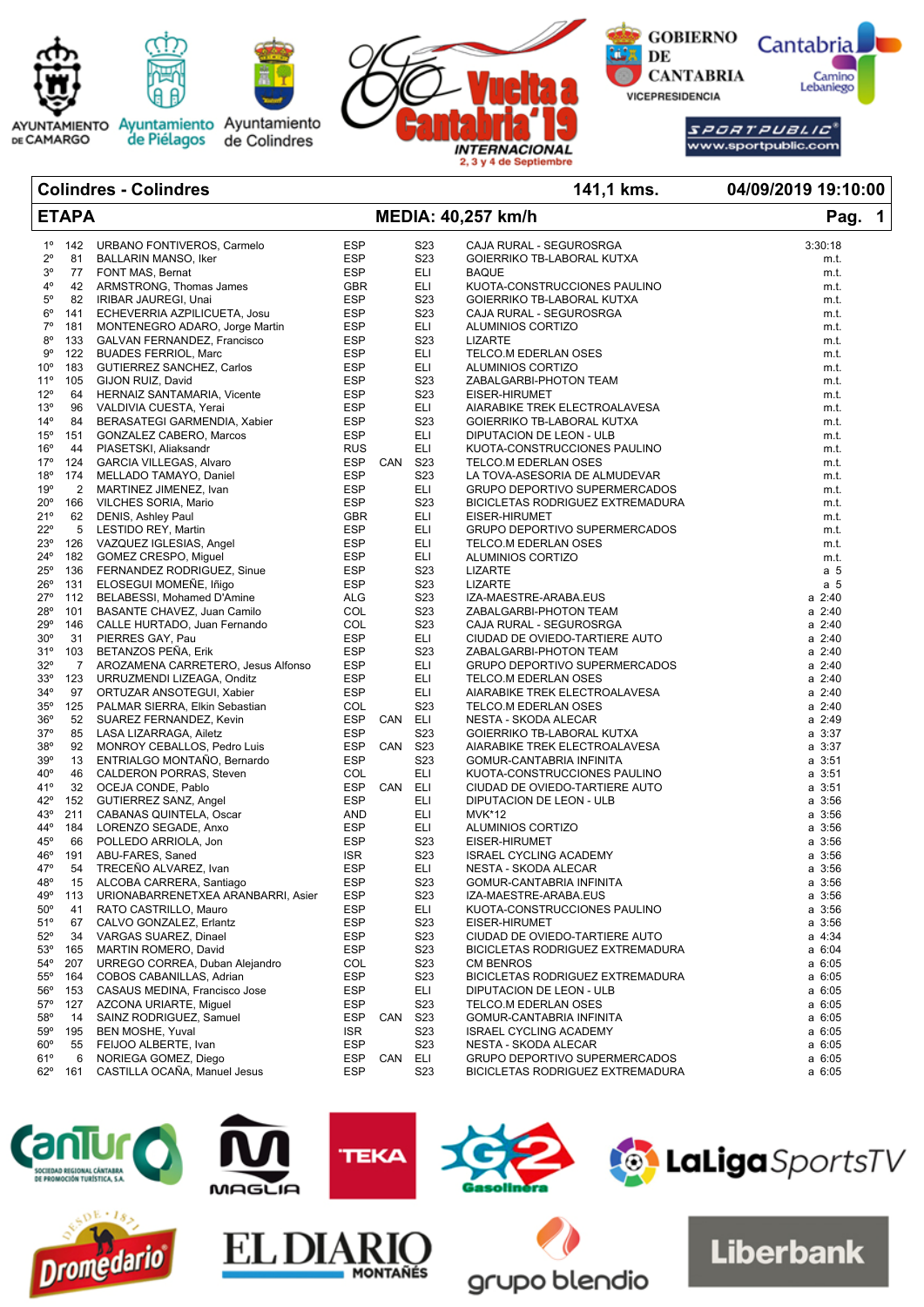



AYUNTAMIENTO Ayuntamiento Ayuntamiento<br>DE CAMARGO de Piélagos de Colindres



**GOBIERNO Cantabria** DE Camino<br>Lebaniego **CANTABRIA VICEPRESIDENCIA** 

> SPORT PUBLIC www.sportpublic.com

**Colindres - Colindres 141,1 kms. 04/09/2019 19:10:00 ETAPA MEDIA: 40,257 km/h Pag. 2**

| 63°          | 91                | LAZARO GONZALEZ, Endika           | <b>ESP</b> |     | S23              | AIARABIKE TREK ELECTROALAVESA    | a 6:05      |
|--------------|-------------------|-----------------------------------|------------|-----|------------------|----------------------------------|-------------|
| $64^{\circ}$ | 65                | AGUIRRE GABICAGOGEASCOA, Arkaitz  | <b>ESP</b> |     | S <sub>23</sub>  | EISER-HIRUMET                    | $a$ 6:05    |
| $65^{\circ}$ | 145               | LOPEZ DE ABETXUKO JIMENEZ, Andoni | <b>ESP</b> |     | S <sub>23</sub>  | CAJA RURAL - SEGUROSRGA          | a 6:05      |
| $66^\circ$   | 137               | RUIZ SEDANO. Ibon                 | <b>ESP</b> |     | S <sub>2</sub> 3 | <b>LIZARTE</b>                   | $a$ 6:05    |
| $67^\circ$   | 3                 | AMIL FERNANDEZ, Jose Carlos       | <b>ESP</b> |     | S <sub>23</sub>  | GRUPO DEPORTIVO SUPERMERCADOS    | a 6:05      |
| 68°          | 176               | CARDONA PEREZ, Duban              | <b>COL</b> |     | S <sub>23</sub>  | LA TOVA-ASESORIA DE ALMUDEVAR    | a 7:46      |
| $69^\circ$   | 35                | OCEJA CONDE, Carlos               | <b>ESP</b> | CAN | S <sub>23</sub>  | CIUDAD DE OVIEDO-TARTIERE AUTO   | a 7:46      |
| $70^{\circ}$ | 213               | MARTINEZ SEMINO, Miquel           | <b>ESP</b> |     | <b>ELI</b>       | <b>MVK*12</b>                    | $a \, 9:13$ |
| 71°          | 121               | UNCILLA ALDASORO, Alex            | <b>ESP</b> |     | S <sub>2</sub> 3 | TELCO.M EDERLAN OSES             | a 9:13      |
| 72°          | 87                | GARMENDIA ETXEBERRIA, Aitor       | <b>ESP</b> |     | S <sub>23</sub>  | GOIERRIKO TB-LABORAL KUTXA       | $a \, 9:13$ |
| 73°          | 25                | OVIN VICTORERO, David             | <b>ESP</b> |     | <b>ELI</b>       | <b>GOROS BIKE -SALCEDO</b>       | a 9:13      |
| $74^{\circ}$ | 102               | PALACIO DE LA HOZ, Ander          | <b>ESP</b> |     | S <sub>23</sub>  | ZABALGARBI-PHOTON TEAM           | a 9:13      |
| 75°          | 17                | ESTEBAN AGÜERO, Ismael            | <b>ESP</b> | CAN | ELI              | GOMUR-CANTABRIA INFINITA         | a 9:13      |
| 76°          | 11                | COTERILLO GONZALEZ, Angel         | <b>ESP</b> | CAN | S <sub>23</sub>  | GOMUR-CANTABRIA INFINITA         | a 9:13      |
|              |                   |                                   |            |     | S <sub>23</sub>  |                                  |             |
| $77^{\circ}$ | 175               | CAÑETE BIELSA, Ibon               | <b>ESP</b> |     |                  | LA TOVA-ASESORIA DE ALMUDEVAR    | a 9:13      |
| 78°          | 94                | ALONSO CIRUELA, Ivan              | <b>ESP</b> |     | S23              | AIARABIKE TREK ELECTROALAVESA    | a 9:13      |
| 79°          | 93                | ALVAREZ RODRIGUEZ, Rodrigo        | <b>ESP</b> |     | S <sub>23</sub>  | AIARABIKE TREK ELECTROALAVESA    | a 9:13      |
| $80^\circ$   | 61                | ROULAND, Hugo                     | <b>FRA</b> |     | <b>ELI</b>       | EISER-HIRUMET                    | $a \, 9:13$ |
| 81°          | 57                | GOMEZ ELORRIAGA, Iñigo            | <b>ESP</b> |     | <b>ELI</b>       | <b>NESTA - SKODA ALECAR</b>      | $a \, 9:13$ |
| $82^\circ$   | 192               | HERSHLER, Saar                    | <b>ISR</b> |     | S <sub>23</sub>  | <b>ISRAEL CYCLING ACADEMY</b>    | a 9:28      |
| 83°          | 214               | SURIÑACH CASERO, Guillem          | <b>ESP</b> |     | S <sub>23</sub>  | <b>MVK*12</b>                    | a 9:28      |
| 84°          | 147               | FOULON, Dorian                    | <b>FRA</b> |     | S <sub>23</sub>  | CAJA RURAL - SEGUROSRGA          | a 9:28      |
| 85°          | 63                | URRUTIA ZUBIKARAI, Josu           | <b>ESP</b> |     | S <sub>23</sub>  | EISER-HIRUMET                    | a 9:28      |
| 86°          | 154               | MENDEZ, Marcos Omar               | <b>ARG</b> |     | S <sub>23</sub>  | DIPUTACION DE LEON - ULB         | a 9:28      |
| $87^\circ$   | 83                | ARAMENDIA TELLERIA, Eneko         | <b>ESP</b> |     | S <sub>23</sub>  | GOIERRIKO TB-LABORAL KUTXA       | a 9:28      |
| 88°          | 135               | LOPEZ CARAVACA, Jordi             | <b>ESP</b> |     | S <sub>23</sub>  | <b>LIZARTE</b>                   | a 9:28      |
| 89°          | 16                | FERNANDEZ SANCHEZ, Alejandro      | <b>ESP</b> | CAN | S <sub>23</sub>  | GOMUR-CANTABRIA INFINITA         | a 9:28      |
| $90^\circ$   | 24                | LASTRA PEREZ, Israel              | <b>ESP</b> | CAN | ELI.             | <b>GOROS BIKE -SALCEDO</b>       | a 9:28      |
| 91°          | 216               | SANCHEZ MOLINE, Guillem           | <b>ESP</b> |     | S <sub>23</sub>  | <b>MVK*12</b>                    | a 9:28      |
| $92^\circ$   | 115               | PEREZ ROIS, Eneko                 | <b>ESP</b> |     | S <sub>23</sub>  | IZA-MAESTRE-ARABA.EUS            | a 9:28      |
| 93°          | 172               | LOREN DELTELL, Hector             | <b>ESP</b> |     | <b>ELI</b>       | LA TOVA-ASESORIA DE ALMUDEVAR    | a 9:28      |
| $94^{\circ}$ | 26                | CASTRILLO SEDANO, Raul            | <b>ESP</b> |     | ELI.             | <b>GOROS BIKE -SALCEDO</b>       | a 9:28      |
| 95°          | 33                | HERNANDEZ GARCIA, Alejandro       | <b>ESP</b> |     | S <sub>2</sub> 3 | CIUDAD DE OVIEDO-TARTIERE AUTO   | a 9:28      |
| 96°          | 75                | LEGARDA BENITEZ, Julen            | <b>ESP</b> |     | S <sub>23</sub>  | <b>BAQUE</b>                     | a 9:28      |
|              |                   |                                   |            |     |                  |                                  |             |
|              | <b>NO SALIDOS</b> |                                   |            |     |                  |                                  |             |
|              |                   | 71 GIL TORREGROSA, Javier         | <b>ESP</b> |     |                  | <b>BAQUE</b>                     |             |
|              |                   | 72 FERNANDEZ RUIZ, Miguel Angel   | <b>ESP</b> |     |                  | <b>BAQUE</b>                     |             |
|              | 74                | MARQUEZ POVEDANO, Luis Miguel     | <b>ESP</b> |     |                  | <b>BAQUE</b>                     |             |
|              | 76                | ROPERO TAPIA, Lluis               | <b>ESP</b> |     |                  | <b>BAQUE</b>                     |             |
|              |                   |                                   |            |     |                  |                                  |             |
|              | <b>RETIRADOS</b>  |                                   |            |     |                  |                                  |             |
|              | 86                | LATORRE GULIAS, Julen             | <b>ESP</b> |     |                  | GOIERRIKO TB-LABORAL KUTXA       |             |
|              |                   | 95 ALDAMA UDAETA, Oier            | <b>ESP</b> |     |                  | AIARABIKE TREK ELECTROALAVESA    |             |
|              | 111               | ORTIZ ZAPATA, Julian Steven       | COL        |     |                  | IZA-MAESTRE-ARABA.EUS            |             |
|              | 163               | CLAVIJO DOMINGUEZ, Claudio        | <b>ESP</b> |     |                  | BICICLETAS RODRIGUEZ EXTREMADURA |             |
|              | 217               | YUSTE SABORIDO, Victor            | <b>ESP</b> |     |                  | <b>MVK*12</b>                    |             |
|              |                   |                                   |            |     |                  |                                  |             |

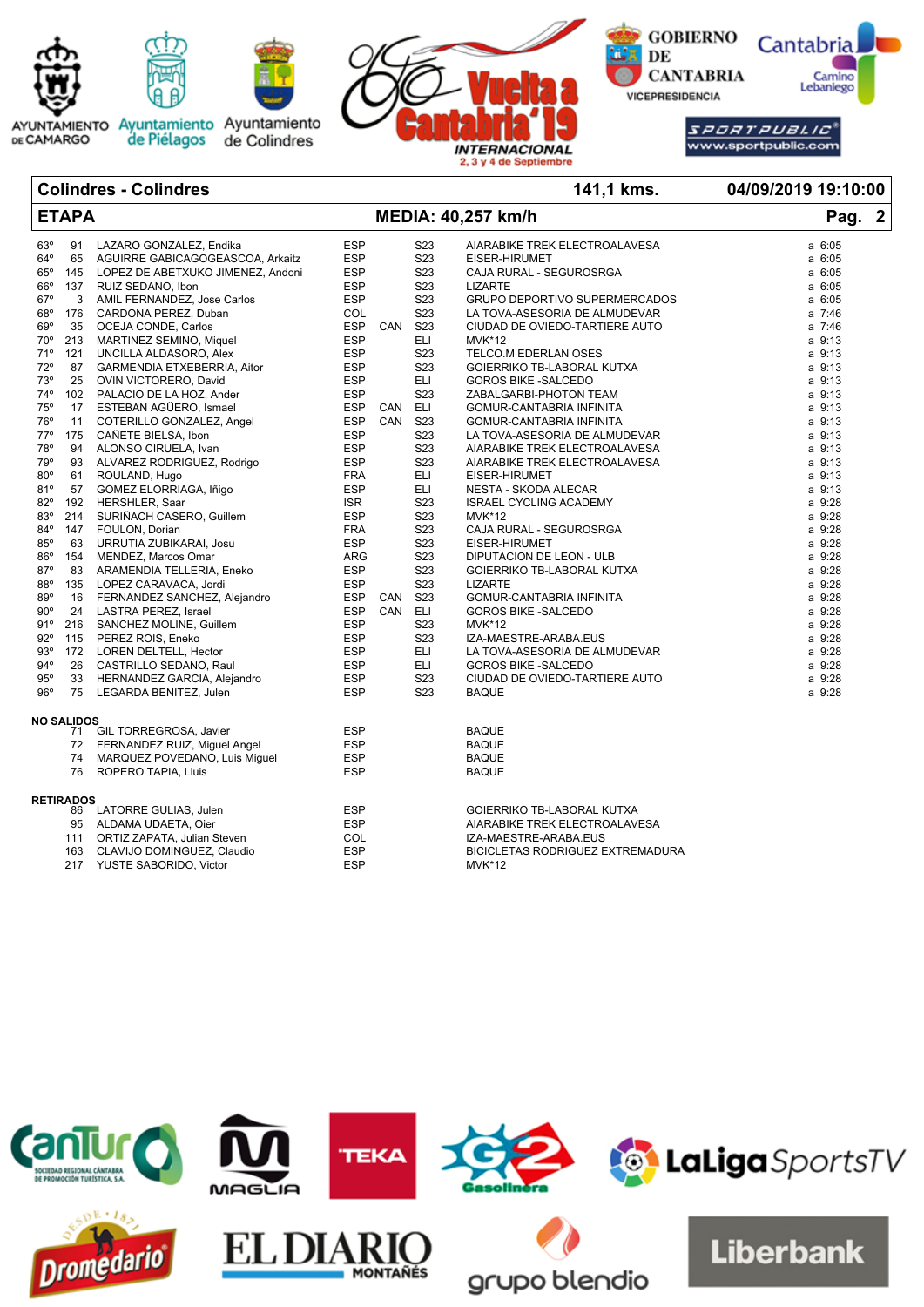

# **PUNTOS ETAPA**

|              | <b>Colindres</b> |                                     |            | Km: 141,1                         | <b>PUN</b> |
|--------------|------------------|-------------------------------------|------------|-----------------------------------|------------|
| $1^{\circ}$  | 142              | URBANO FONTIVEROS, Carmelo          | <b>ESP</b> | CAJA RURAL - SEGUROSRGA           | 25         |
| $2^{\circ}$  | 81               | <b>BALLARIN MANSO, Iker</b>         | <b>ESP</b> | <b>GOIERRIKO TB-LABORAL KUTXA</b> | 20         |
| $3^{\circ}$  | 77               | FONT MAS, Bernat                    | <b>ESP</b> | <b>BAQUE</b>                      | 16         |
| $4^{\circ}$  | 42               | ARMSTRONG, Thomas James             | <b>GBR</b> | KUOTA-CONSTRUCCIONES PAULINO      | 14         |
| $5^{\circ}$  | 82               | IRIBAR JAUREGI, Unai                | <b>ESP</b> | <b>GOIERRIKO TB-LABORAL KUTXA</b> | 12         |
| $6^{\circ}$  | 141              | ECHEVERRIA AZPILICUETA, Josu        | <b>ESP</b> | CAJA RURAL - SEGUROSRGA           | 10         |
| $7^\circ$    | 181              | MONTENEGRO ADARO, Jorge Martin      | <b>ESP</b> | ALUMINIOS CORTIZO                 | 9          |
| $8^{\circ}$  | 133              | <b>GALVAN FERNANDEZ, Francisco</b>  | <b>ESP</b> | <b>LIZARTE</b>                    | 8          |
| 9°           | 122              | <b>BUADES FERRIOL, Marc</b>         | <b>ESP</b> | TELCO.M EDERLAN OSES              |            |
| $10^{\circ}$ | 183              | <b>GUTIERREZ SANCHEZ, Carlos</b>    | <b>ESP</b> | ALUMINIOS CORTIZO                 | 6          |
| $11^{\circ}$ | 105              | GIJON RUIZ, David                   | <b>ESP</b> | ZABALGARBI-PHOTON TEAM            | 5          |
| $12^{\circ}$ | 64               | <b>HERNAIZ SANTAMARIA, Vicente</b>  | <b>ESP</b> | EISER-HIRUMET                     |            |
| 13°          | 96               | VALDIVIA CUESTA, Yerai              | <b>ESP</b> | AIARABIKE TREK ELECTROALAVESA     | 3          |
| $14^{\circ}$ | 84               | <b>BERASATEGI GARMENDIA, Xabier</b> | <b>ESP</b> | <b>GOIERRIKO TB-LABORAL KUTXA</b> |            |
| $15^{\circ}$ | 151              | <b>GONZALEZ CABERO, Marcos</b>      | <b>ESP</b> | DIPUTACION DE LEON - ULB          |            |

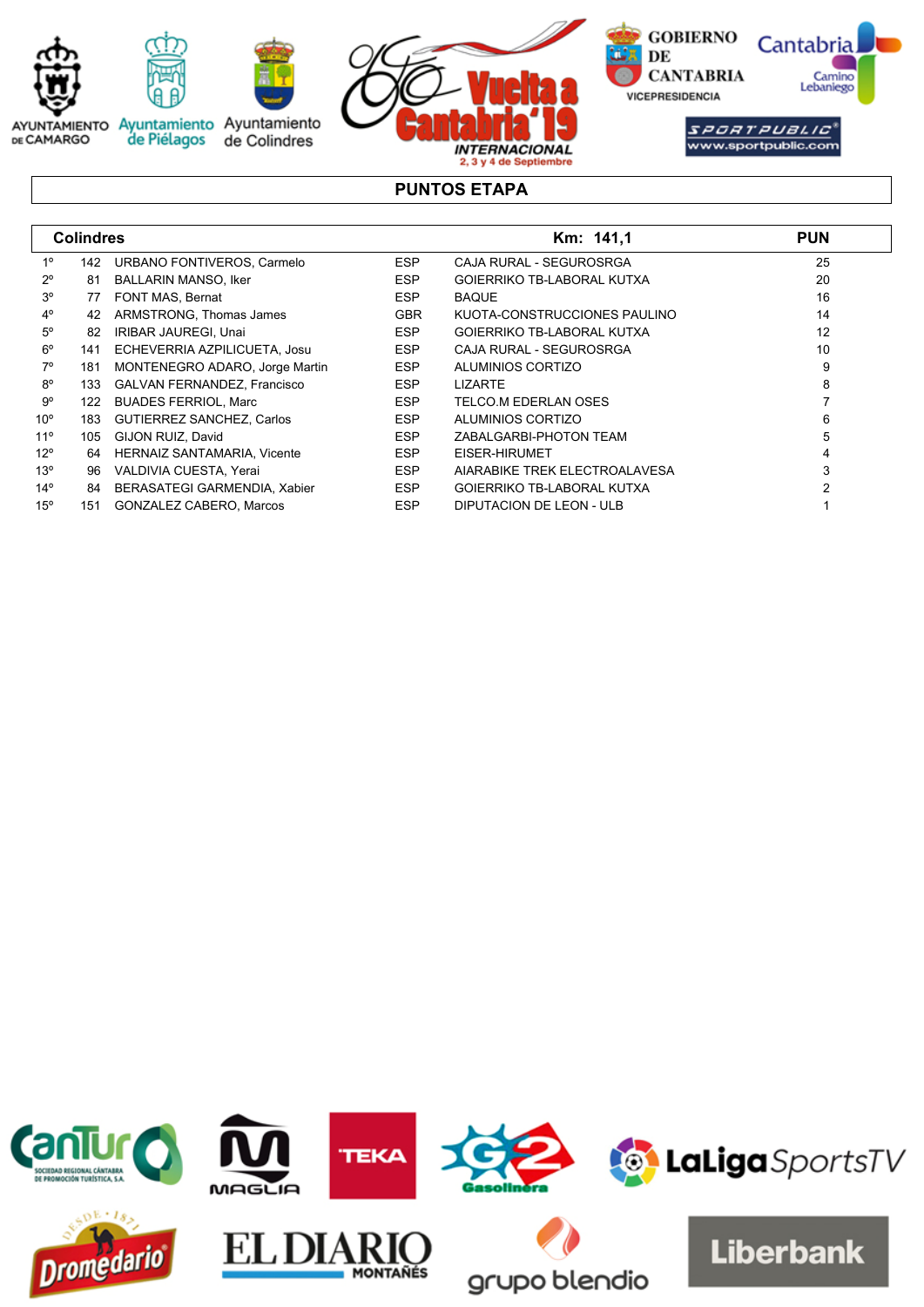

## **ETAPA MONTAÑA**

|             | <b>Hovo Menor</b>              |            | 39.2<br>Km:                      | (2 <sup>a</sup> Categorical) |
|-------------|--------------------------------|------------|----------------------------------|------------------------------|
| 10          | 165 MARTIN ROMERO, David       | ESP        | BICICLETAS RODRIGUEZ EXTREMADURA |                              |
| $2^{\circ}$ | 142 URBANO FONTIVEROS, Carmelo | <b>ESP</b> | CAJA RURAL - SEGUROSRGA          | 4                            |
| $3^{\circ}$ | 154 MENDEZ, Marcos Omar        | <b>ARG</b> | DIPUTACION DE LEON - ULB         |                              |
|             | Campo Layal                    |            | 123.8<br>Km:                     | (2 <sup>a</sup> Categorical) |

| -10 | 2 MARTINEZ JIMENEZ, Ivan       | FSP        | GRUPO DEPORTIVO SUPERMERCADOS |  |
|-----|--------------------------------|------------|-------------------------------|--|
| 20  | 142 URBANO FONTIVEROS, Carmelo | FSP        | CAJA RURAL - SEGUROSRGA       |  |
| 30. | 44 PIASETSKI, Aliaksandr       | <b>RUS</b> | KUOTA-CONSTRUCCIONES PAULINO  |  |

# **ETAPA METAS VOLANTES**

|             | <b>Rasines</b>                 |            | 50.8<br>Km:                             | <b>PUN</b> |
|-------------|--------------------------------|------------|-----------------------------------------|------------|
| $1^{\circ}$ | 165 MARTIN ROMERO, David       | <b>ESP</b> | <b>BICICLETAS RODRIGUEZ EXTREMADURA</b> |            |
| $2^{\circ}$ | 142 URBANO FONTIVEROS, Carmelo | <b>ESP</b> | CAJA RURAL - SEGUROSRGA                 |            |
| $3^{\circ}$ | 93 ALVAREZ RODRIGUEZ, Rodrigo  | <b>ESP</b> | AIARABIKE TREK ELECTROALAVESA           |            |
|             | <b>Rasines</b>                 |            | 85.5<br>$Km$ :                          | <b>PUN</b> |
| $1^{\circ}$ | 165 MARTIN ROMERO, David       | <b>ESP</b> | <b>BICICLETAS RODRIGUEZ EXTREMADURA</b> |            |
| $2^{\circ}$ | 93 ALVAREZ RODRIGUEZ, Rodrigo  | <b>ESP</b> | AIARABIKE TREK ELECTROALAVESA           |            |
| $3^{\circ}$ | 94 ALONSO CIRUELA, Ivan        | <b>ESP</b> | AIARABIKE TREK ELECTROALAVESA           |            |

# **ETAPA SPRINTS ESPECIALES**

|                | <b>Colindres</b>               |            | 73.9<br>Km:                      | <b>PUN</b> |
|----------------|--------------------------------|------------|----------------------------------|------------|
| $1^{\circ}$    | 165 MARTIN ROMERO, David       | <b>ESP</b> | BICICLETAS RODRIGUEZ EXTREMADURA | 3          |
| $2^{\circ}$    | 142 URBANO FONTIVEROS, Carmelo | <b>ESP</b> | CAJA RURAL - SEGUROSRGA          | ົ          |
| $3^{\circ}$    | 135 LOPEZ CARAVACA, Jordi      | <b>ESP</b> | <b>LIZARTE</b>                   |            |
|                | <b>Colindres</b>               |            | 108.7<br>Km:                     | <b>PUN</b> |
| 1 <sup>0</sup> | 165 MARTIN ROMERO, David       | <b>ESP</b> | BICICLETAS RODRIGUEZ EXTREMADURA | 3          |
| $2^{\circ}$    | 55 FEIJOO ALBERTE, Ivan        | <b>ESP</b> | NESTA - SKODA ALECAR             | 2          |
|                |                                |            |                                  |            |

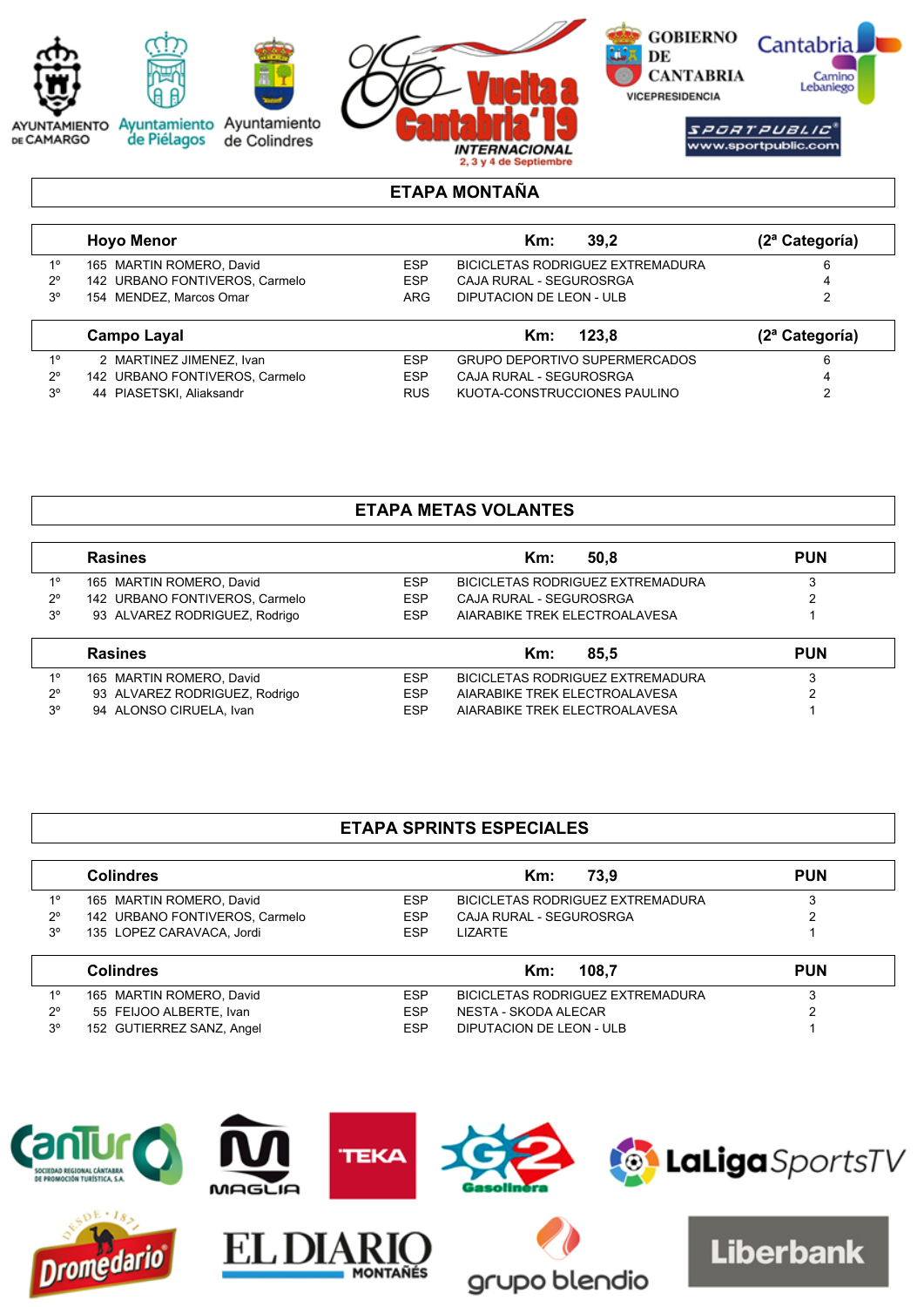

|              |         | oomnaros - oomnaros                    |            | . דו, וועוד                      | ,,,,,,,                          |
|--------------|---------|----------------------------------------|------------|----------------------------------|----------------------------------|
|              |         | <b>ETAPA SUB-23</b>                    |            |                                  | Pag.<br>$\overline{\phantom{0}}$ |
|              |         | 1º 142 URBANO FONTIVEROS, Carmelo      | <b>ESP</b> | CAJA RURAL - SEGUROSRGA          | 3:30:18                          |
| $2^{\circ}$  |         | 81 BALLARIN MANSO, Iker                | <b>ESP</b> | GOIERRIKO TB-LABORAL KUTXA       | m.t.                             |
| $3^{\circ}$  |         | 82 IRIBAR JAUREGI, Unai                | <b>ESP</b> | GOIERRIKO TB-LABORAL KUTXA       | m.t.                             |
| 4°           |         | 141 ECHEVERRIA AZPILICUETA, Josu       | <b>ESP</b> | CAJA RURAL - SEGUROSRGA          | m.t.                             |
| $5^{\circ}$  |         | 133 GALVAN FERNANDEZ, Francisco        | <b>ESP</b> | <b>LIZARTE</b>                   | m.t.                             |
| $6^{\circ}$  |         | 105 GIJON RUIZ, David                  | <b>ESP</b> | ZABALGARBI-PHOTON TEAM           | m.t.                             |
| 7°           |         | 64 HERNAIZ SANTAMARIA, Vicente         | <b>ESP</b> | EISER-HIRUMET                    | m.t.                             |
| $8^{\circ}$  |         | 84 BERASATEGI GARMENDIA, Xabier        | <b>ESP</b> | GOIERRIKO TB-LABORAL KUTXA       | m.t.                             |
| $9^{\circ}$  |         | 124 GARCIA VILLEGAS, Alvaro            | <b>ESP</b> | TELCO.M EDERLAN OSES             | m.t.                             |
| $10^{\circ}$ |         | 174 MELLADO TAMAYO, Daniel             | <b>ESP</b> | LA TOVA-ASESORIA DE ALMUDEVAR    | m.t.                             |
| $11^{\circ}$ |         | 166 VILCHES SORIA, Mario               | <b>ESP</b> | BICICLETAS RODRIGUEZ EXTREMADURA | m.t.                             |
| $12^{\circ}$ |         | 136 FERNANDEZ RODRIGUEZ, Sinue         | <b>ESP</b> | <b>LIZARTE</b>                   | a 5                              |
| $13^{\circ}$ |         | 131 ELOSEGUI MOMEÑE, Iñigo             | <b>ESP</b> | LIZARTE                          | a 5                              |
|              |         | 14º 112 BELABESSI, Mohamed D'Amine     | <b>ALG</b> | IZA-MAESTRE-ARABA.EUS            | a 2:40                           |
|              |         | 15° 101 BASANTE CHAVEZ, Juan Camilo    | COL        | ZABALGARBI-PHOTON TEAM           | a 2:40                           |
| $16^{\circ}$ |         | 146 CALLE HURTADO, Juan Fernando       | COL        | CAJA RURAL - SEGUROSRGA          | a 2:40                           |
| 17°          |         | 103 BETANZOS PEÑA, Erik                | <b>ESP</b> | ZABALGARBI-PHOTON TEAM           | a 2:40                           |
| $18^{\circ}$ |         | 125 PALMAR SIERRA, Elkin Sebastian     | COL        | TELCO.M EDERLAN OSES             | a 2:40                           |
| 19°          |         | 85 LASA LIZARRAGA, Ailetz              | <b>ESP</b> | GOIERRIKO TB-LABORAL KUTXA       | $a \, 3:37$                      |
| $20^{\circ}$ |         | 92 MONROY CEBALLOS, Pedro Luis         | <b>ESP</b> | AIARABIKE TREK ELECTROALAVESA    | a 3:37                           |
| 21°          |         | 13 ENTRIALGO MONTAÑO, Bernardo         | <b>ESP</b> | GOMUR-CANTABRIA INFINITA         | $a \, 3:51$                      |
| $22^{\circ}$ |         | 66 POLLEDO ARRIOLA, Jon                | <b>ESP</b> | EISER-HIRUMET                    | $a \, 3:56$                      |
| $23^\circ$   |         | 191 ABU-FARES, Saned                   | <b>ISR</b> | <b>ISRAEL CYCLING ACADEMY</b>    | a 3:56                           |
| $24^{\circ}$ |         | 15 ALCOBA CARRERA, Santiago            | <b>ESP</b> | GOMUR-CANTABRIA INFINITA         | a 3:56                           |
| $25^{\circ}$ |         | 113 URIONABARRENETXEA ARANBARRI, Asier | <b>ESP</b> | IZA-MAESTRE-ARABA.EUS            | $a \, 3:56$                      |
| $26^{\circ}$ |         | 67 CALVO GONZALEZ, Erlantz             | <b>ESP</b> | EISER-HIRUMET                    | $a \, 3:56$                      |
| 27°          |         | 34 VARGAS SUAREZ, Dinael               | <b>ESP</b> | CIUDAD DE OVIEDO-TARTIERE AUTO   | a 4:34                           |
| 28°          |         | 165 MARTIN ROMERO, David               | <b>ESP</b> | BICICLETAS RODRIGUEZ EXTREMADURA | a 6:04                           |
| 29°          |         | 207 URREGO CORREA, Duban Alejandro     | COL        | <b>CM BENROS</b>                 | $a \, 6:05$                      |
| $30^{\circ}$ | 164     | COBOS CABANILLAS, Adrian               | <b>ESP</b> | BICICLETAS RODRIGUEZ EXTREMADURA | a 6:05                           |
| 31°          |         | 127 AZCONA URIARTE, Miguel             | <b>ESP</b> | TELCO.M EDERLAN OSES             | $a \, 6:05$                      |
| $32^{\circ}$ |         | 14 SAINZ RODRIGUEZ, Samuel             | <b>ESP</b> | GOMUR-CANTABRIA INFINITA         | $a \, 6:05$                      |
| 33°          |         | 195 BEN MOSHE, Yuval                   | ISR.       | <b>ISRAEL CYCLING ACADEMY</b>    | $a \, 6:05$                      |
| $34^{\circ}$ |         | 55 FEIJOO ALBERTE, Ivan                | <b>ESP</b> | NESTA - SKODA ALECAR             | $a \, 6:05$                      |
| 35°          |         | 161 CASTILLA OCAÑA, Manuel Jesus       | <b>ESP</b> | BICICLETAS RODRIGUEZ EXTREMADURA | a 6:05                           |
| 36°          |         | 91 LAZARO GONZALEZ, Endika             | <b>ESP</b> | AIARABIKE TREK ELECTROALAVESA    | a 6:05                           |
| $37^\circ$   |         | 65 AGUIRRE GABICAGOGEASCOA, Arkaitz    | <b>ESP</b> | EISER-HIRUMET                    | $a \, 6:05$                      |
| 38°          |         | 145 LOPEZ DE ABETXUKO JIMENEZ, Andoni  | <b>ESP</b> | CAJA RURAL - SEGUROSRGA          | $a \, 6:05$                      |
| 39°          |         | 137 RUIZ SEDANO, Ibon                  | <b>ESP</b> | <b>LIZARTE</b>                   | a 6:05                           |
| $40^{\circ}$ |         | 3 AMIL FERNANDEZ, Jose Carlos          | <b>ESP</b> | GRUPO DEPORTIVO SUPERMERCADOS    | $a \, 6:05$                      |
| 41°          |         | 176 CARDONA PEREZ, Duban               | COL        | LA TOVA-ASESORIA DE ALMUDEVAR    | a 7:46                           |
| $42^{\circ}$ | 35      | OCEJA CONDE, Carlos                    | <b>ESP</b> | CIUDAD DE OVIEDO-TARTIERE AUTO   | a 7:46                           |
|              | 43° 121 | UNCILLA ALDASORO, Alex                 | <b>ESP</b> | TELCO.M EDERLAN OSES             | a 9:13                           |
| 44°          | 87      | GARMENDIA ETXEBERRIA, Aitor            | <b>ESP</b> | GOIERRIKO TB-LABORAL KUTXA       | a 9:13                           |
| $45^{\circ}$ |         | 102 PALACIO DE LA HOZ, Ander           | ESP        | ZABALGARBI-PHOTON TEAM           | a 9:13                           |
| 46°          | 11      | COTERILLO GONZALEZ, Angel              | <b>ESP</b> | GOMUR-CANTABRIA INFINITA         | a 9:13                           |
| 47°          | 175     | CAÑETE BIELSA, Ibon                    | <b>ESP</b> | LA TOVA-ASESORIA DE ALMUDEVAR    | a 9:13                           |
| 48°          |         | 94 ALONSO CIRUELA, Ivan                | <b>ESP</b> | AIARABIKE TREK ELECTROALAVESA    | a 9:13                           |
| 49°          | 93      | ALVAREZ RODRIGUEZ, Rodrigo             | ESP        | AIARABIKE TREK ELECTROALAVESA    | a 9:13                           |
|              | 50° 192 | HERSHLER, Saar                         | <b>ISR</b> | <b>ISRAEL CYCLING ACADEMY</b>    | a 9:28                           |
| $51^{\circ}$ | 214     | SURIÑACH CASERO, Guillem               | <b>ESP</b> | <b>MVK*12</b>                    | a 9:28                           |
|              | 52° 147 | FOULON, Dorian                         | <b>FRA</b> | CAJA RURAL - SEGUROSRGA          | a 9:28                           |
| $53^\circ$   | 63      | URRUTIA ZUBIKARAI, Josu                | <b>ESP</b> | EISER-HIRUMET                    | a 9:28                           |















grupo blendio

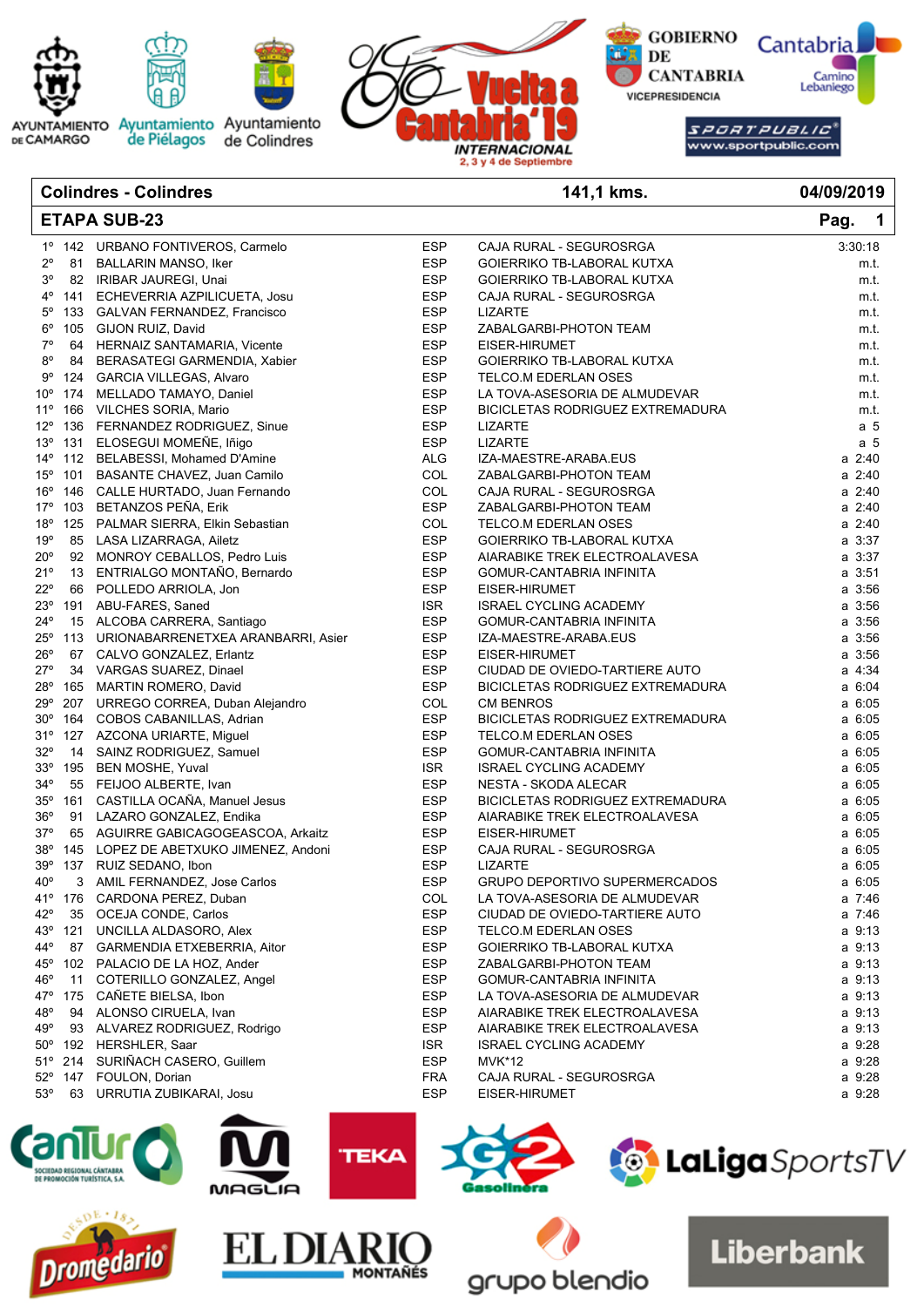

| <b>ETAPA SUB-23</b> |    |                                 |            |                                |        |
|---------------------|----|---------------------------------|------------|--------------------------------|--------|
|                     |    | 58° 216 SANCHEZ MOLINE, Guillem | ESP        | MVK*12                         | a 9:28 |
|                     |    | 59° 115 PEREZ ROIS, Eneko       | ESP        | IZA-MAESTRE-ARABA.EUS          | a 9:28 |
| $60^{\circ}$        |    | 33 HERNANDEZ GARCIA, Alejandro  | <b>ESP</b> | CIUDAD DE OVIEDO-TARTIERE AUTO | a 9:28 |
| 61°                 | 75 | LEGARDA BENITEZ. Julen          | ESP        | <b>BAQUE</b>                   | a 9:28 |

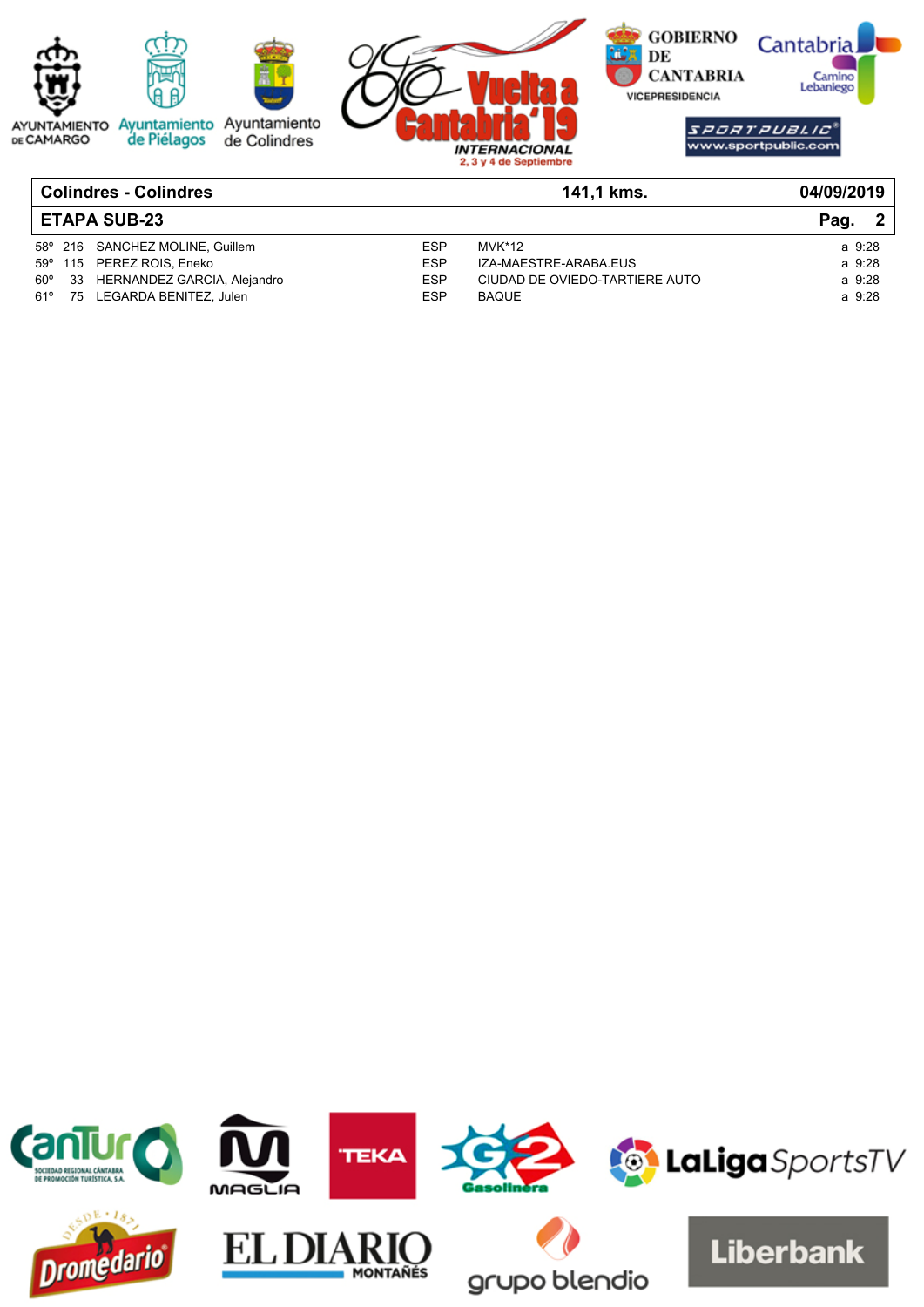

|                 |                                      | EQUIPUS ETAPA |             |
|-----------------|--------------------------------------|---------------|-------------|
| $1^{\circ}$     | <b>GOIERRIKO TB-LABORAL KUTXA</b>    | <b>GOIE</b>   | 10:30:54    |
| $2^{\circ}$     | ALUMINIOS CORTIZO                    | <b>CORT</b>   | m.t.        |
| 3 <sup>o</sup>  | TELCO.M EDERLAN OSES                 | TEED          | m.t.        |
| $4^{\circ}$     | <b>LIZARTE</b>                       | <b>LIZA</b>   | a 10        |
| $5^\circ$       | CAJA RURAL - SEGUROSRGA              | <b>CAJA</b>   | $a \; 2:40$ |
| $6^{\circ}$     | <b>GRUPO DEPORTIVO SUPERMERCADOS</b> | <b>FROI</b>   | $a \; 2:40$ |
| $7^\circ$       | KUOTA-CONSTRUCCIONES PAULINO         | <b>KUOT</b>   | a 3:51      |
| $8^{\circ}$     | EISER-HIRUMET                        | <b>EISE</b>   | a 3:56      |
| $9^{\circ}$     | ZABALGARBI-PHOTON TEAM               | <b>ZABA</b>   | $a \, 5:20$ |
| 10 <sup>o</sup> | AIARABIKE TREK ELECTROALAVESA        | TREK          | a 6:17      |
| 11 <sup>°</sup> | DIPUTACION DE LEON - ULB             | edip          | a 10:01     |
| $12^{\circ}$    | CIUDAD DE OVIEDO-TARTIERE AUTO       | TART          | a 11:05     |
| $13^\circ$      | BICICLETAS RODRIGUEZ EXTREMADURA     | <b>BREX</b>   | a 12:09     |
| $14^{\circ}$    | NESTA - SKODA ALECAR                 | <b>DOKS</b>   | a 12:50     |
| $15^{\circ}$    | <b>GOMUR-CANTABRIA INFINITA</b>      | <b>GOMU</b>   | a 13:52     |
| $16^{\circ}$    | IZA-MAESTRE-ARABA EUS                | <b>IZAM</b>   | a 16:04     |
| 17°             | LA TOVA-ASESORIA DE ALMUDEVAR        | <b>TOVA</b>   | a 16:59     |
| 18°             | <b>ISRAEL CYCLING ACADEMY</b>        | ICA           | a 19:29     |
| 19°             | <b>MVK*12</b>                        | <b>MVK</b>    | a 22:37     |
| $20^{\circ}$    | <b>GOROS BIKE -SALCEDO</b>           | GORO          | a 28:09     |
|                 |                                      |               |             |

| <b>ETAPA CANTABROS</b> |                         |                                                                                                                                                                                                                                                                                          |                                 |         |  |  |  |
|------------------------|-------------------------|------------------------------------------------------------------------------------------------------------------------------------------------------------------------------------------------------------------------------------------------------------------------------------------|---------------------------------|---------|--|--|--|
|                        |                         | <b>ESP</b>                                                                                                                                                                                                                                                                               | TELCO.M EDERLAN OSES            | 3:30:18 |  |  |  |
|                        |                         | ESP                                                                                                                                                                                                                                                                                      | NESTA - SKODA ALECAR            | a 2:49  |  |  |  |
|                        |                         | <b>ESP</b>                                                                                                                                                                                                                                                                               | AIARABIKE TREK ELECTROALAVESA   | a 3:37  |  |  |  |
|                        |                         | <b>ESP</b>                                                                                                                                                                                                                                                                               | CIUDAD DE OVIEDO-TARTIERE AUTO  | a 3:51  |  |  |  |
| 14                     | SAINZ RODRIGUEZ, Samuel | <b>ESP</b>                                                                                                                                                                                                                                                                               | <b>GOMUR-CANTABRIA INFINITA</b> | a 6:05  |  |  |  |
| -6                     |                         | <b>ESP</b>                                                                                                                                                                                                                                                                               | GRUPO DEPORTIVO SUPERMERCADOS   | a 6:05  |  |  |  |
| 35                     |                         | <b>ESP</b>                                                                                                                                                                                                                                                                               | CIUDAD DE OVIEDO-TARTIERE AUTO  | a 7:46  |  |  |  |
|                        |                         | <b>ESP</b>                                                                                                                                                                                                                                                                               | <b>GOMUR-CANTABRIA INFINITA</b> | a 9:13  |  |  |  |
| 11                     |                         | <b>ESP</b>                                                                                                                                                                                                                                                                               | <b>GOMUR-CANTABRIA INFINITA</b> | a 9:13  |  |  |  |
|                        |                         | <b>ESP</b>                                                                                                                                                                                                                                                                               | <b>GOMUR-CANTABRIA INFINITA</b> | a 9:28  |  |  |  |
| 24                     |                         | ESP                                                                                                                                                                                                                                                                                      | <b>GOROS BIKE -SALCEDO</b>      | a 9:28  |  |  |  |
|                        |                         | 124 GARCIA VILLEGAS, Alvaro<br>52 SUAREZ FERNANDEZ, Kevin<br>92 MONROY CEBALLOS, Pedro Luis<br>32 OCEJA CONDE, Pablo<br>NORIEGA GOMEZ, Diego<br>OCEJA CONDE, Carlos<br>17 ESTEBAN AGÜERO, Ismael<br>COTERILLO GONZALEZ, Angel<br>16 FERNANDEZ SANCHEZ, Alejandro<br>LASTRA PEREZ, Israel |                                 |         |  |  |  |

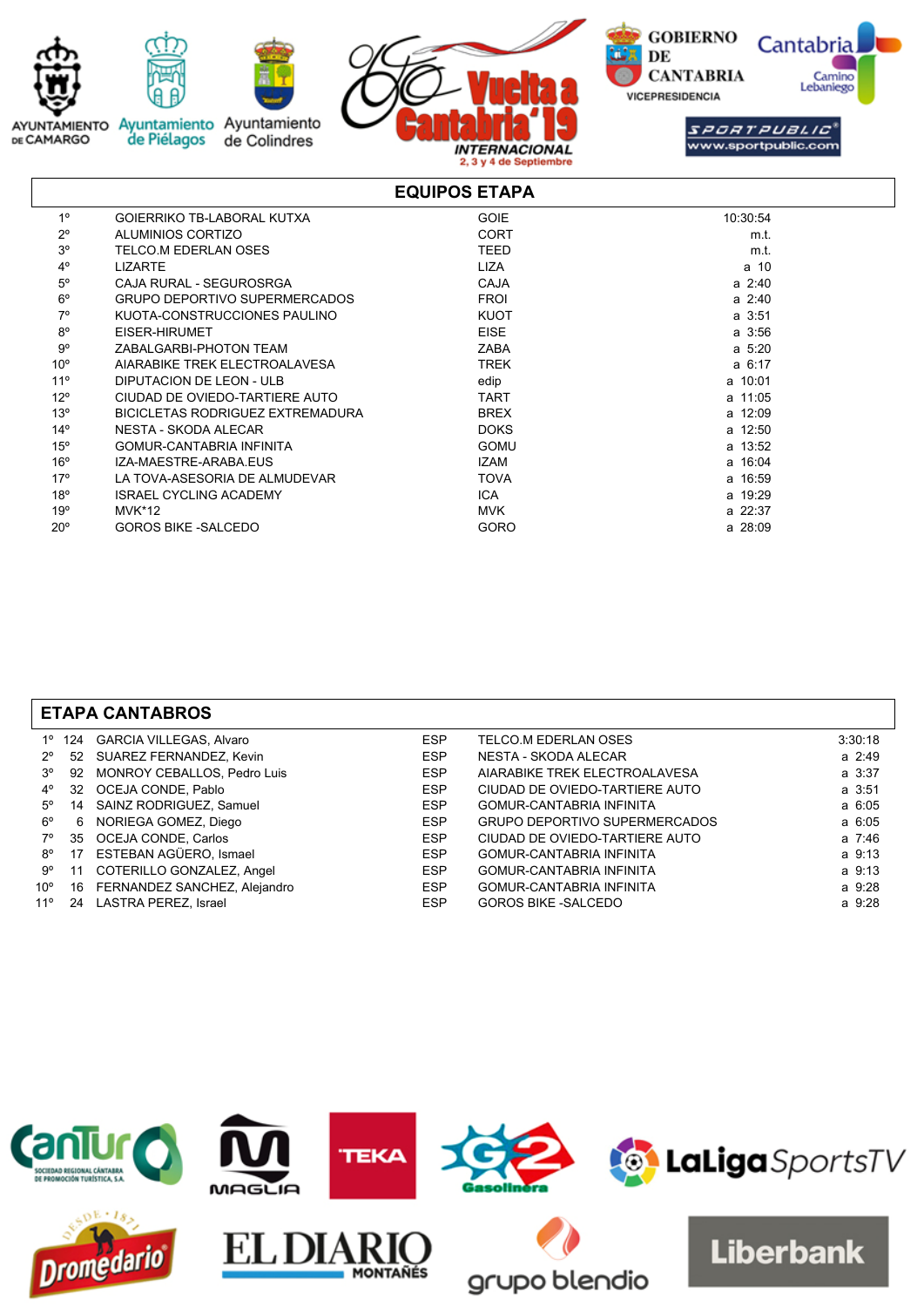

### **GENERAL MEDIA: 40.645 km/h Pag. 1 Colindres - Colindres 141,1 kms. 435,4 kms. 04/09/2019 19:30:32** 1º 133 GALVAN FERNANDEZ, Francisco ESP S23 LIZARTE 10:42:44 14 2º 141 ECHEVERRIA AZPILICUETA, Josu ESP S23 CAJA RURAL - SEGUROSRGA m.t. 16 3º 174 MELLADO TAMAYO, Daniel ESP S23 LA TOVA-ASESORIA DE ALMUDEVAR a 5 41 81 BALLARIN MANSO, Iker ESP S23 GOIFRRIKO TB-LABORAL KUTXA a 28 26 26 26 5º 42 ARMSTRONG, Thomas James GBR ELI KUOTA-CONSTRUCCIONES PAULINO a 28 41 6º 142 URBANO FONTIVEROS, Carmelo ESP S23 CAJA RURAL - SEGUROSRGA a 41 15 7º 64 HERNAIZ SANTAMARIA, Vicente ESP S23 EISER-HIRUMET a 41 34 8º 122 BUADES FERRIOL, Marc **ESP** ELI TELCO.M EDERLAN OSES **EXAM** 241 40 9º 181 MONTENEGRO ADARO, Jorge Martin ESP ELI ALUMINIOS CORTIZO a 41 41 10º 44 PIASETSKI, Aliaksandr RUS ELI KUOTA-CONSTRUCCIONES PAULINO a 41 43 105 GIJON RUIZ, David **ESP** S23 ZABALGARBI-PHOTON TEAM **a 41 48** 12º 166 VILCHES SORIA, Mario ESP S23 BICICLETAS RODRIGUEZ EXTREMADURA a 41 53 13º 84 BERASATEGI GARMENDIA, Xabier ESP S23 GOIERRIKO TB-LABORAL KUTXA a 41 66 14º 5 LESTIDO REY, Martin **ESP** ELI GRUPO DEPORTIVO SUPERMERCADOS **a 41 67** 15º 131 ELOSEGUI MOMEÑE, Iñigo ESP S23 LIZARTE a 46 55 16º 77 FONT MAS, Bernat **ESP** ELI BAQUE **ELI BAQUE ELI ESP** e 47 53 17º 182 GOMEZ CRESPO, Miguel ESP ELI ALUMINIOS CORTIZO a 47 85 18º 183 GUTIERREZ SANCHEZ, Carlos ESP ELI ALUMINIOS CORTIZO a 49 49 19º 124 GARCIA VILLEGAS, Alvaro ESP CAN S23 TELCO.M EDERLAN OSES a 59 75 20º 62 DENIS, Ashley Paul GBR ELI EISER-HIRUMET a 1:04 93 21º 126 VAZQUEZ IGLESIAS, Angel ESP ELI TELCO.M EDERLAN OSES a 1:04 100 22º 136 FERNANDEZ RODRIGUEZ, Sinue ESP S23 LIZARTE a 1:14 79 23º 2 MARTINEZ JIMENEZ, Ivan ESP ELI GRUPO DEPORTIVO SUPERMERCADOS a 1:24 103 24º 151 GONZALEZ CABERO, Marcos ESP ELI DIPUTACION DE LEON - ULB a 1:35 85 25º 123 URRUZMENDI LIZEAGA, Onditz ESP ELI TELCO.M EDERLAN OSES a 3:21 50 26º 7 AROZAMENA CARRETERO, Jesus Alfonso ESP ELI GRUPO DEPORTIVO SUPERMERCADOS a 3:21 58 27º 125 PALMAR SIERRA, Elkin Sebastian COL S23 TELCO.M EDERLAN OSES a 3:27 98 28º 52 SUAREZ FERNANDEZ, Kevin ESP CAN ELI NESTA - SKODA ALECAR a 3:30 49 29º 112 BELABESSI, Mohamed D'Amine ALG S23 IZA-MAESTRE-ARABA.EUS a 3:39 69 30º 146 CALLE HURTADO, Juan Fernando COL S23 CAJA RURAL - SEGUROSRGA a 3:39 73 31º 103 BETANZOS PEÑA. Erik Especial ESP S23 ZABALGARBI-PHOTON TEAM a 4:15 100 32º 31 PIERRES GAY, Pau COMPOS ESP ELI CIUDAD DE OVIEDO-TARTIERE AUTO COMPOS A 4:23 97 icht in ENTRIALGO MONTAÑO, Bernardo and ESP S23 GOMUR-CANTABRIA INFINITA<br>14º 32 OCEIA CONDE Pablo → ESP CAN ELL CIUDAD DE OVIEDO-TARTIERE AUTO a 4:50 91 de 4:50 91 32 OCEJA CONDE, Pablo **ESP CAN ELI** CIUDAD DE OVIEDO-TARTIERE AUTO **a 4:50** 91 35º 41 RATO CASTRILLO, Mauro ESP ELI KUOTA-CONSTRUCCIONES PAULINO a 5:00 101 36º 184 LORENZO SEGADE, Anxo ESP ELI ALUMINIOS CORTIZO a 5:32 132 37º 54 TRECEÑO ALVAREZ, Ivan ESP ELI NESTA - SKODA ALECAR a 6:23 107 38º 152 GUTIERREZ SANZ, Angel ESP ELI DIPUTACION DE LEON - ULB a 6:37 125 39º 161 CASTILLA OCAÑA, Manuel Jesus ESP S23 BICICLETAS RODRIGUEZ EXTREMADURA a 7:16 136 40º 6 NORIEGA GOMEZ, Diego ESP CAN ELI GRUPO DEPORTIVO SUPERMERCADOS a 7:29 142 41º 34 VARGAS SUAREZ, Dinael ESP S23 CIUDAD DE OVIEDO-TARTIERE AUTO a 7:37 142 er 19 FEIJOO ALBERTE, Ivan 1955 – ESP S23 NESTA - SKODA ALECAR (1999) – San 1955 – San 1968<br>1999 – Ann De San Holland Camilo – San International San International COL (San International School and Aska 44° 101 BASANTE CHAVEZ, Juan Camilo COL S23 ZABALGARBI-PHOTON TEAM a 3:44 44º 145 LOPEZ DE ABETXUKO JIMENEZ, Andoni ESP S23 CAJA RURAL - SEGUROSRGA a 9:01 125 45º 85 LASA LIZARRAGA, Ailetz ESP S23 GOIERRIKO TB-LABORAL KUTXA a 10:06 143 46º 135 LOPEZ CARAVACA, Jordi ESP S23 LIZARTE a 11:03 166 47º 137 RUIZ SEDANO, Ibon ESP S23 LIZARTE a 11:14 158 48º 97 ORTUZAR ANSOTEGUI, Xabier ESP ELI AIARABIKE TREK ELECTROALAVESA a 11:35 137 49º 96 VALDIVIA CUESTA, Yerai ESP ELI AIARABIKE TREK ELECTROALAVESA a 12:21 148 50º 165 MARTIN ROMERO, David ESP S23 BICICLETAS RODRIGUEZ EXTREMADURA a 13:06 182 51º 17 ESTEBAN AGÜERO, Ismael ESP CAN ELI GOMUR-CANTABRIA INFINITA a 13:42 188 52º 211 CABANAS QUINTELA, Oscar AND ELI MVK\*12 a 14:22 147 53º 164 COBOS CABANILLAS, Adrian ESP S23 BICICLETAS RODRIGUEZ EXTREMADURA a 14:37 174 54º 46 CALDERON PORRAS, Steven COL ELI KUOTA-CONSTRUCCIONES PAULINO a 15:21 175 55º 113 URIONABARRENETXEA ARANBARRI, Asier ESP S23 IZA-MAESTRE-ARABA.EUS a 16:05 171 56º 92 MONROY CEBALLOS, Pedro Luis **ESP CAN S23 AIARABIKE TREK ELECTROALAVESA** a 16:28 187 57º 67 CALVO GONZALEZ, Erlantz ESP S23 EISER-HIRUMET a 16:54 196 58º 176 CARDONA PEREZ, Duban COL S23 LA TOVA-ASESORIA DE ALMUDEVAR a 17:11 195 59º 15 ALCOBA CARRERA, Santiago ESP S23 GOMUR-CANTABRIA INFINITA a 17:16 205 60º 121 UNCILLA ALDASORO, Alex ESP S23 TELCO.M EDERLAN OSES a 18:00 193



arupo blendio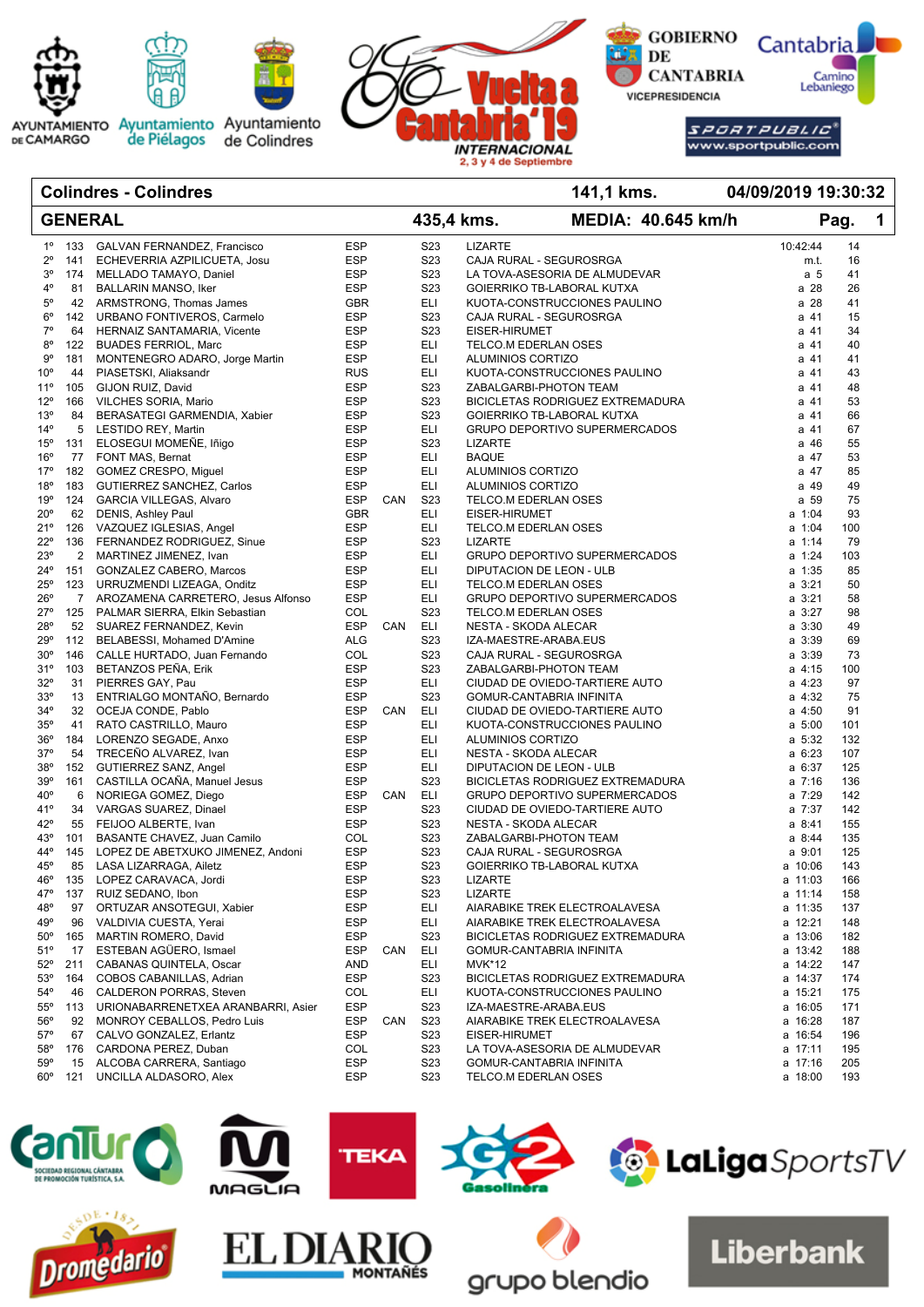

### **Colindres - Colindres 141,1 kms.**

|              |     | <b>GENERAL</b>                   |            |     |                  | 435,4 kms.                 |                                 | <b>MEDIA: 40.645 km/h</b> |         | Pag. | $\mathbf{2}$ |
|--------------|-----|----------------------------------|------------|-----|------------------|----------------------------|---------------------------------|---------------------------|---------|------|--------------|
| 61°          | 191 | ABU-FARES, Saned                 | <b>ISR</b> |     | S <sub>23</sub>  |                            | <b>ISRAEL CYCLING ACADEMY</b>   |                           | a 18:09 | 200  |              |
| 62°          | 82  | IRIBAR JAUREGI, Unai             | <b>ESP</b> |     | S <sub>23</sub>  |                            | GOIERRIKO TB-LABORAL KUTXA      |                           | a 18:30 | 155  |              |
| $63^\circ$   | 91  | LAZARO GONZALEZ, Endika          | <b>ESP</b> |     | S <sub>23</sub>  |                            | AIARABIKE TREK ELECTROALAVESA   |                           | a 18:47 | 207  |              |
| $64^{\circ}$ | 127 | AZCONA URIARTE, Miguel           | <b>ESP</b> |     | S <sub>23</sub>  | TELCO.M EDERLAN OSES       |                                 |                           | a 18:56 | 213  |              |
| $65^\circ$   | 66  | POLLEDO ARRIOLA, Jon             | <b>ESP</b> |     | S <sub>23</sub>  | EISER-HIRUMET              |                                 |                           | a 19:01 | 236  |              |
| $66^\circ$   | 207 | URREGO CORREA, Duban Alejandro   | COL        |     | S <sub>23</sub>  | <b>CM BENROS</b>           |                                 |                           | a 20:05 | 198  |              |
| $67^\circ$   | 153 | CASAUS MEDINA, Francisco Jose    | <b>ESP</b> |     | <b>ELI</b>       |                            | <b>DIPUTACION DE LEON - ULB</b> |                           | a 20:18 | 207  |              |
| 68°          | 3   | AMIL FERNANDEZ, Jose Carlos      | <b>ESP</b> |     | S <sub>23</sub>  |                            | GRUPO DEPORTIVO SUPERMERCADOS   |                           | a 20:43 | 231  |              |
| $69^\circ$   | 83  | ARAMENDIA TELLERIA, Eneko        | <b>ESP</b> |     | S <sub>23</sub>  |                            | GOIERRIKO TB-LABORAL KUTXA      |                           | a 21:29 | 220  |              |
| $70^{\circ}$ | 93  | ALVAREZ RODRIGUEZ, Rodrigo       | <b>ESP</b> |     | S <sub>23</sub>  |                            | AIARABIKE TREK ELECTROALAVESA   |                           | a 21:34 | 205  |              |
| 71°          | 102 | PALACIO DE LA HOZ, Ander         | <b>ESP</b> |     | S <sub>23</sub>  |                            | ZABALGARBI-PHOTON TEAM          |                           | a 22:04 | 236  |              |
| 72°          | 25  | OVIN VICTORERO, David            | <b>ESP</b> |     | <b>ELI</b>       | <b>GOROS BIKE -SALCEDO</b> |                                 |                           | a 22:11 | 218  |              |
| 73°          | 75  | LEGARDA BENITEZ, Julen           | <b>ESP</b> |     | S <sub>2</sub> 3 | <b>BAQUE</b>               |                                 |                           | a 22:11 | 229  |              |
| $74^{\circ}$ | 214 | SURIÑACH CASERO, Guillem         | <b>ESP</b> |     | S <sub>2</sub> 3 | <b>MVK*12</b>              |                                 |                           | a 22:26 | 214  |              |
| 75°          | 35  | OCEJA CONDE, Carlos              | <b>ESP</b> | CAN | S <sub>23</sub>  |                            | CIUDAD DE OVIEDO-TARTIERE AUTO  |                           | a 22:50 | 233  |              |
| 76°          | 147 | FOULON, Dorian                   | <b>FRA</b> |     | S <sub>23</sub>  |                            | CAJA RURAL - SEGUROSRGA         |                           | a 23:02 | 244  |              |
| $77^{\circ}$ | 216 | SANCHEZ MOLINE, Guillem          | <b>ESP</b> |     | S <sub>23</sub>  | <b>MVK*12</b>              |                                 |                           | a 24:08 | 239  |              |
| 78°          | 154 | MENDEZ, Marcos Omar              | ARG        |     | S23              |                            | DIPUTACION DE LEON - ULB        |                           | a 24:15 | 238  |              |
| 79°          | 213 | MARTINEZ SEMINO, Miquel          | <b>ESP</b> |     | <b>ELI</b>       | <b>MVK*12</b>              |                                 |                           | a 24:17 | 224  |              |
| 80°          | 11  | COTERILLO GONZALEZ, Angel        | <b>ESP</b> | CAN | S <sub>23</sub>  |                            | GOMUR-CANTABRIA INFINITA        |                           | a 24:17 | 247  |              |
| 81°          | 172 | LOREN DELTELL, Hector            | <b>ESP</b> |     | <b>ELI</b>       |                            | LA TOVA-ASESORIA DE ALMUDEVAR   |                           | a 24:22 | 242  |              |
| 82°          | 33  | HERNANDEZ GARCIA, Alejandro      | <b>ESP</b> |     | S <sub>23</sub>  |                            | CIUDAD DE OVIEDO-TARTIERE AUTO  |                           | a 25:13 | 275  |              |
| 83°          | 63  | URRUTIA ZUBIKARAI, Josu          | <b>ESP</b> |     | S <sub>23</sub>  | EISER-HIRUMET              |                                 |                           | a 25:56 | 259  |              |
| 84°          | 57  | GOMEZ ELORRIAGA, Iñigo           | <b>ESP</b> |     | <b>ELI</b>       | NESTA - SKODA ALECAR       |                                 |                           | a 26:12 | 259  |              |
| 85°          | 24  | LASTRA PEREZ, Israel             | <b>ESP</b> | CAN | <b>ELI</b>       | <b>GOROS BIKE -SALCEDO</b> |                                 |                           | a 26:17 | 251  |              |
| 86°          | 61  | ROULAND, Hugo                    | <b>FRA</b> |     | <b>ELI</b>       | EISER-HIRUMET              |                                 |                           | a 26:58 | 269  |              |
| 87°          | 94  | ALONSO CIRUELA, Ivan             | <b>ESP</b> |     | S <sub>23</sub>  |                            | AIARABIKE TREK ELECTROALAVESA   |                           | a 27:47 | 280  |              |
| 88°          | 195 | <b>BEN MOSHE, Yuval</b>          | <b>ISR</b> |     | S <sub>23</sub>  |                            | <b>ISRAEL CYCLING ACADEMY</b>   |                           | a 28:20 | 226  |              |
| 89°          | 14  | SAINZ RODRIGUEZ, Samuel          | <b>ESP</b> | CAN | S <sub>23</sub>  |                            | GOMUR-CANTABRIA INFINITA        |                           | a 29:12 | 227  |              |
| $90^{\circ}$ | 115 | PEREZ ROIS, Eneko                | <b>ESP</b> |     | S <sub>23</sub>  | IZA-MAESTRE-ARABA.EUS      |                                 |                           | a 29:19 | 288  |              |
| 91°          | 65  | AGUIRRE GABICAGOGEASCOA, Arkaitz | <b>ESP</b> |     | S <sub>23</sub>  | EISER-HIRUMET              |                                 |                           | a 29:56 | 252  |              |
| $92^\circ$   | 16  | FERNANDEZ SANCHEZ, Alejandro     | <b>ESP</b> | CAN | S <sub>23</sub>  |                            | GOMUR-CANTABRIA INFINITA        |                           | a 31:24 | 280  |              |
| 93°          | 26  | CASTRILLO SEDANO, Raul           | <b>ESP</b> |     | <b>ELI</b>       | <b>GOROS BIKE -SALCEDO</b> |                                 |                           | a 31:43 | 261  |              |
| $94^{\circ}$ | 87  | GARMENDIA ETXEBERRIA, Aitor      | <b>ESP</b> |     | S <sub>23</sub>  |                            | GOIERRIKO TB-LABORAL KUTXA      |                           | a 34:00 | 278  |              |
| 95°          | 192 | HERSHLER, Saar                   | <b>ISR</b> |     | S <sub>23</sub>  |                            | <b>ISRAEL CYCLING ACADEMY</b>   |                           | a 34:04 | 288  |              |
| $96^\circ$   | 175 | CAÑETE BIELSA, Ibon              | <b>ESP</b> |     | S <sub>23</sub>  |                            | LA TOVA-ASESORIA DE ALMUDEVAR   |                           | a 34:24 | 291  |              |

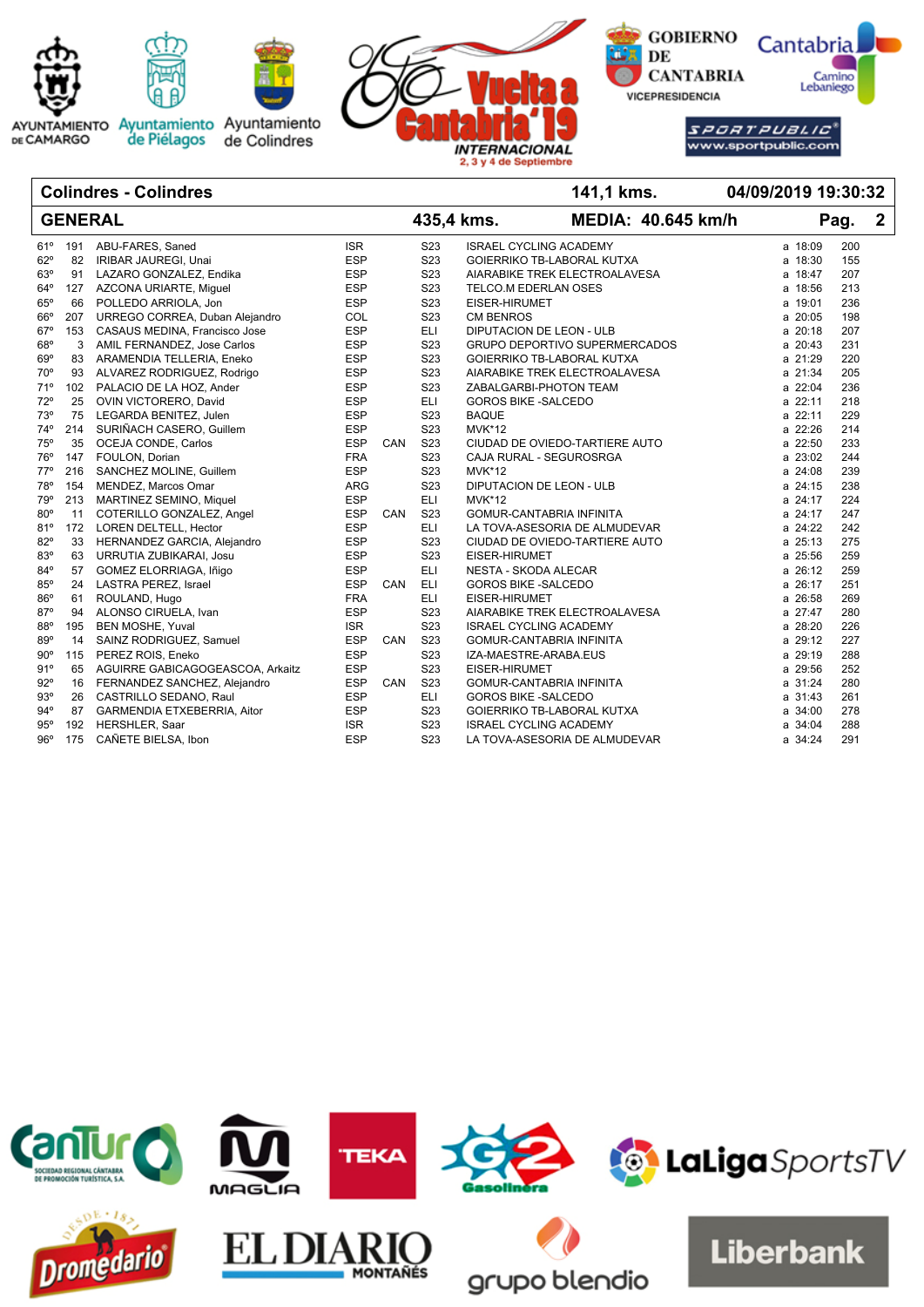

# **GENERAL POR PUNTOS**

| 1 <sup>°</sup>  | 133 GALVAN FERNANDEZ, Francisco       | <b>ESP</b> | <b>LIZARTE</b>                       | 45 |
|-----------------|---------------------------------------|------------|--------------------------------------|----|
| $2^{\circ}$     | 142 URBANO FONTIVEROS, Carmelo        | <b>ESP</b> | CAJA RURAL - SEGUROSRGA              | 44 |
| 3 <sup>o</sup>  | 81 BALLARIN MANSO, Iker               | <b>ESP</b> | <b>GOIERRIKO TB-LABORAL KUTXA</b>    | 40 |
| $4^{\circ}$     | 42 ARMSTRONG, Thomas James            | <b>GBR</b> | KUOTA-CONSTRUCCIONES PAULINO         | 39 |
| $5^{\circ}$     | 141 ECHEVERRIA AZPILICUETA, Josu      | <b>ESP</b> | CAJA RURAL - SEGUROSRGA              | 38 |
| $6^{\circ}$     | 52 SUAREZ FERNANDEZ, Kevin            | <b>ESP</b> | NESTA - SKODA ALECAR                 | 22 |
| $7^\circ$       | 181 MONTENEGRO ADARO, Jorge Martin    | <b>ESP</b> | ALUMINIOS CORTIZO                    | 19 |
| $8^{\circ}$     | 174 MELLADO TAMAYO, Daniel            | <b>ESP</b> | LA TOVA-ASESORIA DE ALMUDEVAR        | 16 |
| $9^{\circ}$     | 77 FONT MAS, Bernat                   | <b>ESP</b> | <b>BAQUE</b>                         | 16 |
| $10^{\circ}$    | 123 URRUZMENDI LIZEAGA, Onditz        | <b>ESP</b> | TELCO M EDERLAN OSES                 | 15 |
| $11^{\circ}$    | 64 HERNAIZ SANTAMARIA, Vicente        | <b>ESP</b> | EISER-HIRUMET                        | 14 |
| $12^{\circ}$    | 131 ELOSEGUI MOMEÑE, Iñigo            | <b>ESP</b> | <b>LIZARTE</b>                       | 14 |
| 13 <sup>°</sup> | 54 TRECEÑO ALVAREZ, Ivan              | <b>ESP</b> | NESTA - SKODA ALECAR                 | 14 |
| $14^{\circ}$    | 82 IRIBAR JAUREGI, Unai               | ESP        | <b>GOIERRIKO TB-LABORAL KUTXA</b>    | 12 |
| $15^{\circ}$    | 122 BUADES FERRIOL, Marc              | <b>ESP</b> | TELCO.M EDERLAN OSES                 | 11 |
| $16^{\circ}$    | 166 VILCHES SORIA, Mario              | <b>ESP</b> | BICICLETAS RODRIGUEZ EXTREMADURA     | 9  |
| 17°             | 183 GUTIERREZ SANCHEZ, Carlos         | <b>ESP</b> | ALUMINIOS CORTIZO                    | 9  |
| $18^{\circ}$    | 145 LOPEZ DE ABETXUKO JIMENEZ, Andoni | <b>ESP</b> | CAJA RURAL - SEGUROSRGA              | 9  |
| 19°             | 84 BERASATEGI GARMENDIA, Xabier       | <b>ESP</b> | <b>GOIERRIKO TB-LABORAL KUTXA</b>    | 8  |
| $20^{\circ}$    | 7 AROZAMENA CARRETERO, Jesus Alfonso  | <b>ESP</b> | <b>GRUPO DEPORTIVO SUPERMERCADOS</b> |    |
| 21°             | 105 GIJON RUIZ, David                 | <b>ESP</b> | ZABALGARBI-PHOTON TEAM               | 6  |
| $22^{\circ}$    | 44 PIASETSKI, Aliaksandr              | <b>RUS</b> | KUOTA-CONSTRUCCIONES PAULINO         | 5  |
| 23°             | 93 ALVAREZ RODRIGUEZ, Rodrigo         | <b>ESP</b> | AIARABIKE TREK ELECTROALAVESA        | 4  |
| $24^{\circ}$    | 5 LESTIDO REY, Martin                 | <b>ESP</b> | <b>GRUPO DEPORTIVO SUPERMERCADOS</b> | 3  |
| $25^\circ$      | 96 VALDIVIA CUESTA, Yerai             | <b>ESP</b> | AIARABIKE TREK ELECTROALAVESA        | 3  |

## **GENERAL MONTAÑA**

| $1^{\circ}$     | 2 MARTINEZ JIMENEZ, Ivan         | <b>ESP</b> | GRUPO DEPORTIVO SUPERMERCADOS        |  |
|-----------------|----------------------------------|------------|--------------------------------------|--|
| $2^{\circ}$     | 165 MARTIN ROMERO, David         | <b>ESP</b> | BICICLETAS RODRIGUEZ EXTREMADURA     |  |
| $3^{\circ}$     | 137 RUIZ SEDANO, Ibon            | <b>ESP</b> | <b>LIZARTE</b>                       |  |
| $4^{\circ}$     | 142 URBANO FONTIVEROS, Carmelo   | <b>ESP</b> | CAJA RURAL - SEGUROSRGA              |  |
| $5^{\circ}$     | 54 TRECEÑO ALVAREZ, Ivan         | <b>ESP</b> | NESTA - SKODA ALECAR                 |  |
| $6^{\circ}$     | 14 SAINZ RODRIGUEZ, Samuel       | <b>ESP</b> | GOMUR-CANTABRIA INFINITA             |  |
| $7^\circ$       | 141 ECHEVERRIA AZPILICUETA, Josu | <b>ESP</b> | CAJA RURAL - SEGUROSRGA              |  |
| $8^{\circ}$     | 174 MELLADO TAMAYO, Daniel       | <b>ESP</b> | LA TOVA-ASESORIA DE ALMUDEVAR        |  |
| 9°              | 44 PIASETSKI, Aliaksandr         | <b>RUS</b> | KUOTA-CONSTRUCCIONES PAULINO         |  |
| $10^{\circ}$    | 133 GALVAN FERNANDEZ, Francisco  | <b>ESP</b> | <b>LIZARTE</b>                       |  |
| $11^{\circ}$    | 122 BUADES FERRIOL, Marc         | <b>ESP</b> | TELCO.M EDERLAN OSES                 |  |
| $12^{\circ}$    | 112 BELABESSI, Mohamed D'Amine   | ALG        | IZA-MAESTRE-ARABA.EUS                |  |
| 13 <sup>°</sup> | 146 CALLE HURTADO, Juan Fernando | <b>COL</b> | CAJA RURAL - SEGUROSRGA              |  |
| $14^{\circ}$    | 154 MENDEZ, Marcos Omar          | <b>ARG</b> | DIPUTACION DE LEON - ULB             |  |
| $15^{\circ}$    | 94 ALONSO CIRUELA, Ivan          | <b>ESP</b> | AIARABIKE TREK ELECTROALAVESA        |  |
| $16^{\circ}$    | 184 LORENZO SEGADE, Anxo         | <b>ESP</b> | ALUMINIOS CORTIZO                    |  |
| 17 <sup>°</sup> | 6 NORIEGA GOMEZ, Diego           | <b>ESP</b> | <b>GRUPO DEPORTIVO SUPERMERCADOS</b> |  |

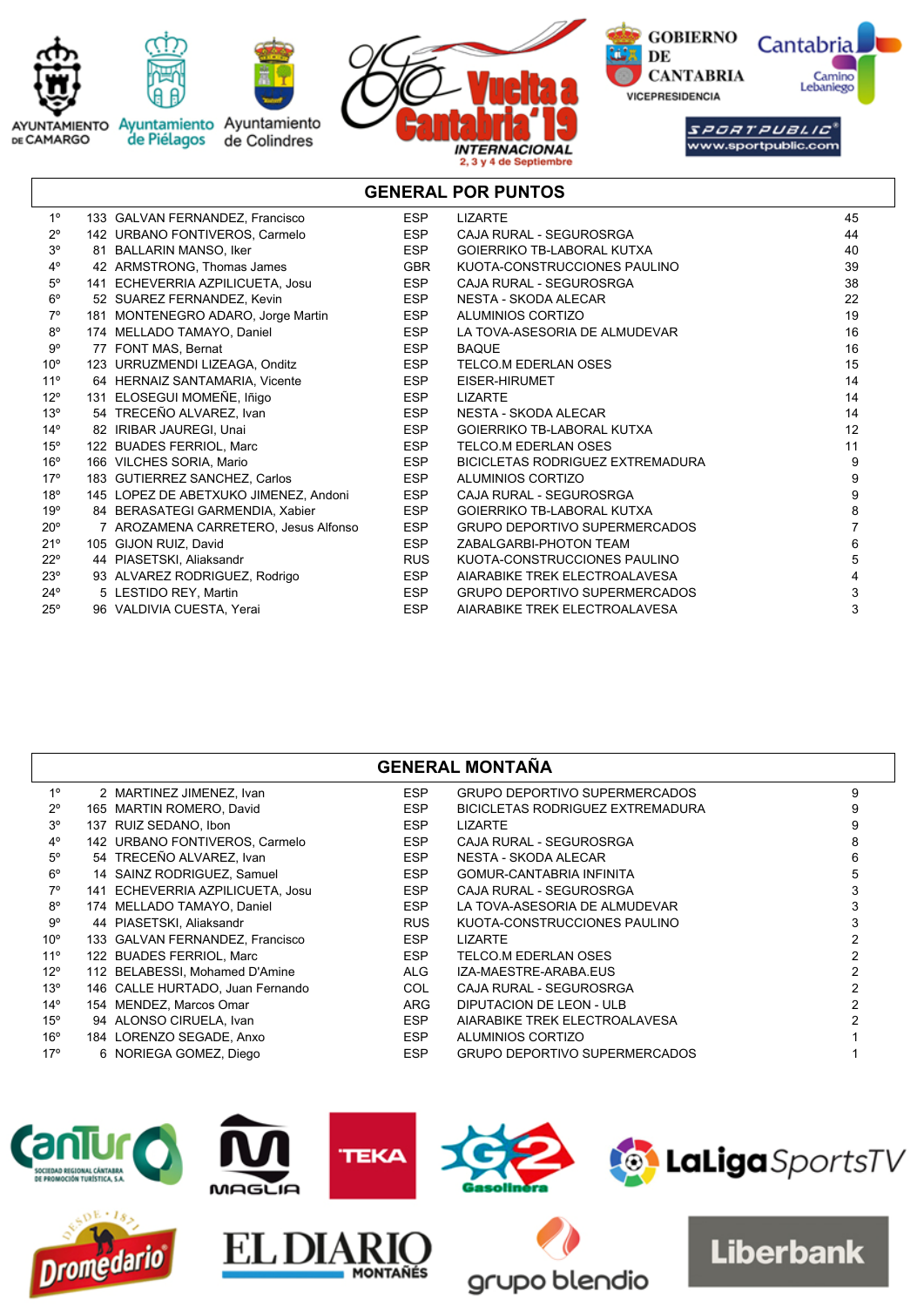

# **GENERAL METAS VOLANTES**

| $1^{\circ}$  | 165 MARTIN ROMERO, David         | <b>ESP</b> | BICICLETAS RODRIGUEZ EXTREMADURA |  |
|--------------|----------------------------------|------------|----------------------------------|--|
| $2^{\circ}$  | 93 ALVAREZ RODRIGUEZ, Rodrigo    | ESP        | AIARABIKE TREK ELECTROALAVESA    |  |
| $3^{\circ}$  | 141 ECHEVERRIA AZPILICUETA, Josu | ESP        | CAJA RURAL - SEGUROSRGA          |  |
| 4°           | 147 FOULON, Dorian               | <b>FRA</b> | CAJA RURAL - SEGUROSRGA          |  |
| $5^{\circ}$  | 174 MELLADO TAMAYO, Daniel       | <b>ESP</b> | LA TOVA-ASESORIA DE ALMUDEVAR    |  |
| $6^{\circ}$  | 142 URBANO FONTIVEROS, Carmelo   | <b>ESP</b> | CAJA RURAL - SEGUROSRGA          |  |
| 7°           | 151 GONZALEZ CABERO, Marcos      | <b>ESP</b> | DIPUTACION DE LEON - ULB         |  |
| $8^{\circ}$  | 14 SAINZ RODRIGUEZ, Samuel       | <b>ESP</b> | GOMUR-CANTABRIA INFINITA         |  |
| 9°           | 133 GALVAN FERNANDEZ, Francisco  | <b>ESP</b> | <b>LIZARTE</b>                   |  |
| $10^{\circ}$ | 137 RUIZ SEDANO, Ibon            | <b>ESP</b> | <b>LIZARTE</b>                   |  |
| $11^{\circ}$ | 94 ALONSO CIRUELA, Ivan          | <b>ESP</b> | AIARABIKE TREK ELECTROALAVESA    |  |
| $12^{\circ}$ | 26 CASTRILLO SEDANO, Raul        | <b>ESP</b> | <b>GOROS BIKE -SALCEDO</b>       |  |

## **GENERAL SPRINTS ESPECIALES**

| 10          | 165 MARTIN ROMERO, David       | <b>ESP</b> | <b>BICICLETAS RODRIGUEZ EXTREMADURA</b> | 15 |
|-------------|--------------------------------|------------|-----------------------------------------|----|
| $2^{\circ}$ | 154 MENDEZ, Marcos Omar        | <b>ARG</b> | DIPUTACION DE LEON - ULB                |    |
| $3^{\circ}$ | 55 FEIJOO ALBERTE, Ivan        | <b>ESP</b> | NESTA - SKODA ALECAR                    |    |
| $4^{\circ}$ | 142 URBANO FONTIVEROS, Carmelo | <b>ESP</b> | CAJA RURAL - SEGUROSRGA                 |    |
| $5^{\circ}$ | 54 TRECEÑO ALVAREZ, Ivan       | <b>ESP</b> | NESTA - SKODA ALECAR                    |    |
| $6^{\circ}$ | 137 RUIZ SEDANO, Ibon          | <b>ESP</b> | LIZARTE                                 |    |
| 70          | 94 ALONSO CIRUELA, Ivan        | <b>ESP</b> | AIARABIKE TREK ELECTROALAVESA           |    |
| $8^{\circ}$ | 152 GUTIERREZ SANZ, Angel      | <b>ESP</b> | DIPUTACION DE LEON - ULB                |    |
| $9^{\circ}$ | 135 LOPEZ CARAVACA, Jordi      | <b>ESP</b> | <b>LIZARTE</b>                          |    |

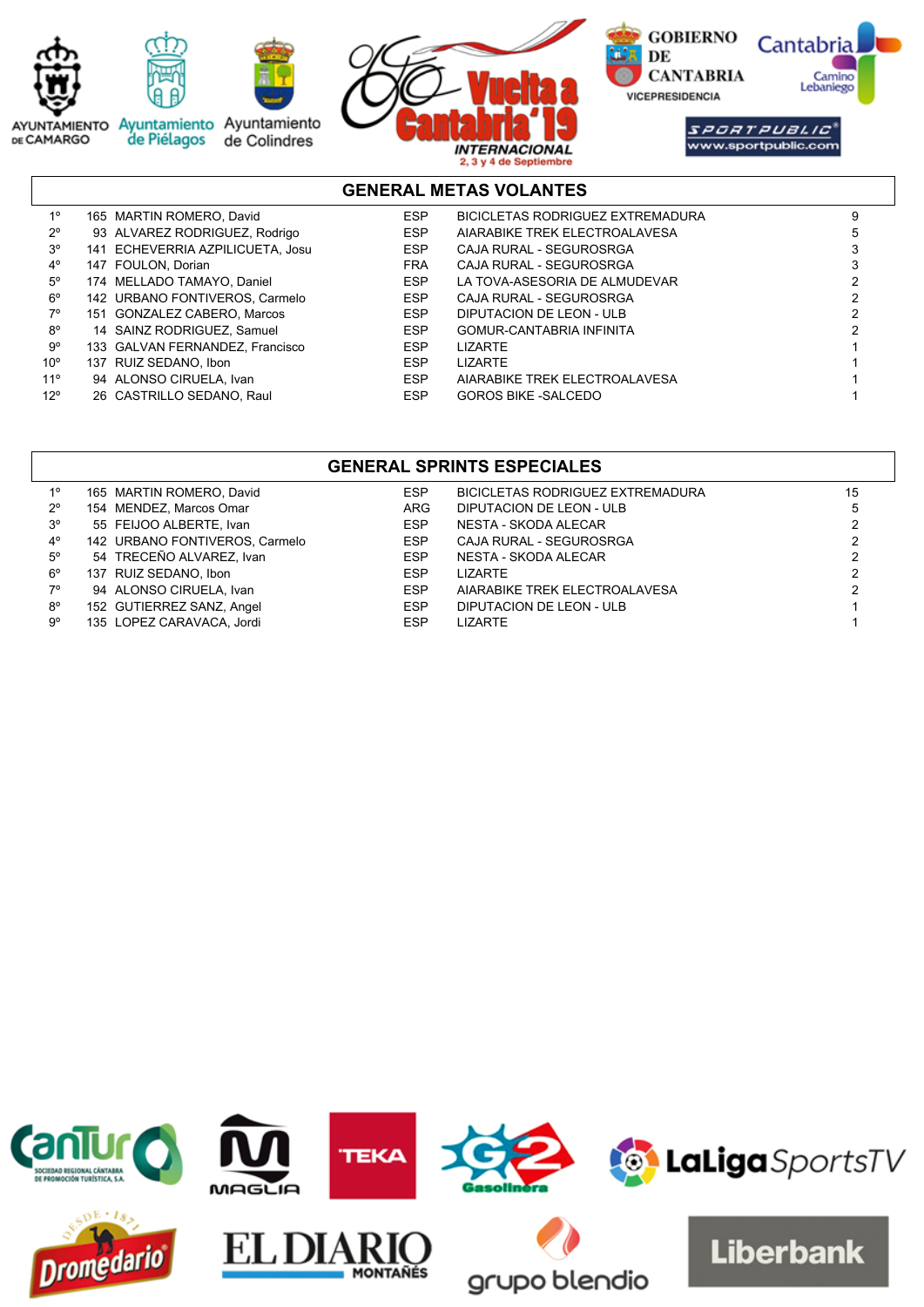

| 04/09/2019 |  |  |
|------------|--|--|
|            |  |  |

|                 | <b>GENERAL SUB-23</b>                  |            |                                         | Pag.<br>$\mathbf 1$ |
|-----------------|----------------------------------------|------------|-----------------------------------------|---------------------|
| $1^{\circ}$     | 133 GALVAN FERNANDEZ, Francisco        | <b>ESP</b> | <b>LIZARTE</b>                          | 10:42:44            |
| $2^{\circ}$     | 141 ECHEVERRIA AZPILICUETA, Josu       | <b>ESP</b> | CAJA RURAL - SEGUROSRGA                 | m.t.                |
| $3^{\circ}$     | 174 MELLADO TAMAYO, Daniel             | <b>ESP</b> | LA TOVA-ASESORIA DE ALMUDEVAR           | a <sub>5</sub>      |
| $4^{\circ}$     | 81 BALLARIN MANSO, Iker                | ESP        | GOIERRIKO TB-LABORAL KUTXA              | a 28                |
| $5^{\circ}$     | 142 URBANO FONTIVEROS, Carmelo         | <b>ESP</b> | CAJA RURAL - SEGUROSRGA                 | a 41                |
| $6^{\rm o}$     | 64 HERNAIZ SANTAMARIA, Vicente         | <b>ESP</b> | EISER-HIRUMET                           | a 41                |
| $7^\circ$       | 105 GIJON RUIZ, David                  | <b>ESP</b> | ZABALGARBI-PHOTON TEAM                  | a 41                |
| $8^{\circ}$     | 166 VILCHES SORIA, Mario               | ESP        | BICICLETAS RODRIGUEZ EXTREMADURA        | a 41                |
| $9^{\circ}$     | 84 BERASATEGI GARMENDIA, Xabier        | <b>ESP</b> | GOIERRIKO TB-LABORAL KUTXA              | a 41                |
| 10 <sup>o</sup> | 131 ELOSEGUI MOMEÑE, Iñigo             | <b>ESP</b> | <b>LIZARTE</b>                          | a 46                |
| 11°             | 124 GARCIA VILLEGAS, Alvaro            | <b>ESP</b> | TELCO.M EDERLAN OSES                    | a 59                |
| $12^{\circ}$    | 136 FERNANDEZ RODRIGUEZ, Sinue         | <b>ESP</b> | <b>LIZARTE</b>                          | a 1:14              |
| 13°             | 125 PALMAR SIERRA, Elkin Sebastian     | COL        | TELCO.M EDERLAN OSES                    | a 3:27              |
| $14^{\circ}$    | 112 BELABESSI, Mohamed D'Amine         | <b>ALG</b> | IZA-MAESTRE-ARABA.EUS                   | a 3:39              |
| 15°             | 146 CALLE HURTADO, Juan Fernando       | COL        | CAJA RURAL - SEGUROSRGA                 | a 3:39              |
| 16°             | 103 BETANZOS PEÑA, Erik                | <b>ESP</b> | ZABALGARBI-PHOTON TEAM                  | a 4:15              |
| 17°             | 13 ENTRIALGO MONTAÑO, Bernardo         | <b>ESP</b> | GOMUR-CANTABRIA INFINITA                | a 4:32              |
| 18°             | 161 CASTILLA OCAÑA, Manuel Jesus       | <b>ESP</b> | BICICLETAS RODRIGUEZ EXTREMADURA        | $a \t7:16$          |
| 19°             | 34 VARGAS SUAREZ, Dinael               | <b>ESP</b> | CIUDAD DE OVIEDO-TARTIERE AUTO          | a 7:37              |
| $20^{\circ}$    | 55 FEIJOO ALBERTE, Ivan                | <b>ESP</b> | NESTA - SKODA ALECAR                    | a 8:41              |
| 21°             | 101 BASANTE CHAVEZ, Juan Camilo        | COL        | ZABALGARBI-PHOTON TEAM                  | a 8:44              |
| $22^{\circ}$    | 145 LOPEZ DE ABETXUKO JIMENEZ, Andoni  | <b>ESP</b> | CAJA RURAL - SEGUROSRGA                 | a 9:01              |
| $23^{\circ}$    | 85 LASA LIZARRAGA, Ailetz              | <b>ESP</b> | GOIERRIKO TB-LABORAL KUTXA              | a 10:06             |
| 24°             | 135 LOPEZ CARAVACA, Jordi              | <b>ESP</b> | <b>LIZARTE</b>                          | a 11:03             |
| $25^{\circ}$    | 137 RUIZ SEDANO, Ibon                  | <b>ESP</b> | <b>LIZARTE</b>                          | a 11:14             |
| 26°             | 165 MARTIN ROMERO, David               | <b>ESP</b> | <b>BICICLETAS RODRIGUEZ EXTREMADURA</b> | a 13:06             |
| $27^{\circ}$    | 164 COBOS CABANILLAS, Adrian           | <b>ESP</b> | BICICLETAS RODRIGUEZ EXTREMADURA        | a 14:37             |
| 28°             | 113 URIONABARRENETXEA ARANBARRI, Asier | <b>ESP</b> | IZA-MAESTRE-ARABA.EUS                   | a 16:05             |
| 29°             | 92 MONROY CEBALLOS, Pedro Luis         | <b>ESP</b> | AIARABIKE TREK ELECTROALAVESA           | a 16:28             |
| $30^\circ$      | 67 CALVO GONZALEZ, Erlantz             | <b>ESP</b> | EISER-HIRUMET                           | a 16:54             |
| 31°             | 176 CARDONA PEREZ, Duban               | COL        | LA TOVA-ASESORIA DE ALMUDEVAR           | a 17:11             |
| $32^{\circ}$    | 15 ALCOBA CARRERA, Santiago            | <b>ESP</b> | GOMUR-CANTABRIA INFINITA                | a 17:16             |
| 33°             | 121 UNCILLA ALDASORO, Alex             | <b>ESP</b> | TELCO.M EDERLAN OSES                    | a 18:00             |
| $34^{\circ}$    | 191 ABU-FARES, Saned                   | <b>ISR</b> | <b>ISRAEL CYCLING ACADEMY</b>           | a 18:09             |
| 35°             | 82 IRIBAR JAUREGI, Unai                | <b>ESP</b> | GOIERRIKO TB-LABORAL KUTXA              | a 18:30             |
| 36°             | 91 LAZARO GONZALEZ, Endika             | <b>ESP</b> | AIARABIKE TREK ELECTROALAVESA           | a 18:47             |
| $37^\circ$      | 127 AZCONA URIARTE, Miguel             | <b>ESP</b> | TELCO.M EDERLAN OSES                    | a 18:56             |
| 38°             | 66 POLLEDO ARRIOLA, Jon                | <b>ESP</b> | EISER-HIRUMET                           | a 19:01             |
| 39°             | 207 URREGO CORREA, Duban Alejandro     | COL        | <b>CM BENROS</b>                        | a 20:05             |
| $40^{\circ}$    | 3 AMIL FERNANDEZ, Jose Carlos          | <b>ESP</b> | <b>GRUPO DEPORTIVO SUPERMERCADOS</b>    | a 20:43             |
| 41°             | 83 ARAMENDIA TELLERIA, Eneko           | <b>ESP</b> | GOIERRIKO TB-LABORAL KUTXA              | a 21:29             |
| $42^{\circ}$    | 93 ALVAREZ RODRIGUEZ, Rodrigo          | <b>ESP</b> | AIARABIKE TREK ELECTROALAVESA           | a 21:34             |
| 43°             | 102 PALACIO DE LA HOZ, Ander           | <b>ESP</b> | ZABALGARBI-PHOTON TEAM                  | a 22:04             |
| 44°             | 75 LEGARDA BENITEZ, Julen              | <b>ESP</b> | <b>BAQUE</b>                            | a 22:11             |
| 45°             | 214 SURIÑACH CASERO, Guillem           | <b>ESP</b> | <b>MVK*12</b>                           | a 22:26             |
| 46°             | 35 OCEJA CONDE, Carlos                 | <b>ESP</b> | CIUDAD DE OVIEDO-TARTIERE AUTO          | a 22:50             |
| 47°             | 147 FOULON, Dorian                     | <b>FRA</b> | CAJA RURAL - SEGUROSRGA                 | a 23:02             |
| 48°             | 216 SANCHEZ MOLINE, Guillem            | <b>ESP</b> | <b>MVK*12</b>                           | a 24:08             |
| 49°             | 154 MENDEZ, Marcos Omar                | ARG        | DIPUTACION DE LEON - ULB                | a 24:15             |
| $50^\circ$      | 11 COTERILLO GONZALEZ, Angel           | <b>ESP</b> | GOMUR-CANTABRIA INFINITA                | a 24:17             |
| 51°             | 33 HERNANDEZ GARCIA, Alejandro         | <b>ESP</b> | CIUDAD DE OVIEDO-TARTIERE AUTO          | a 25:13             |
| $52^{\circ}$    | 63 URRUTIA ZUBIKARAI, Josu             | <b>ESP</b> | EISER-HIRUMET                           | a 25:56             |

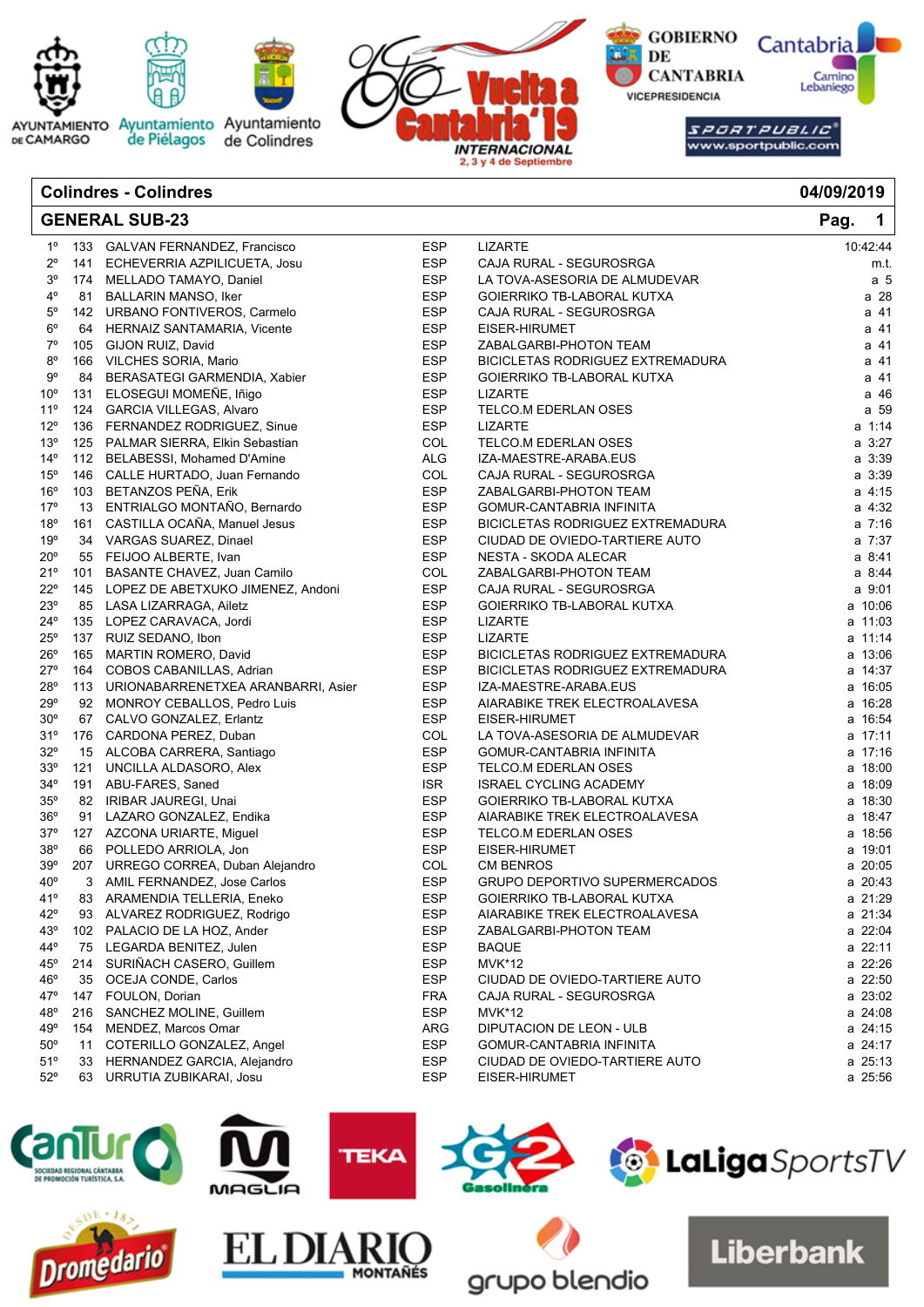

| <b>GENERAL SUB-23</b> | 2 <sup>1</sup><br>Pag. |                                     |            |                                 |         |
|-----------------------|------------------------|-------------------------------------|------------|---------------------------------|---------|
| $53^\circ$            | 94                     | ALONSO CIRUELA, Ivan                | <b>ESP</b> | AIARABIKE TREK ELECTROALAVESA   | a 27:47 |
| $54^\circ$            |                        | 195 BEN MOSHE, Yuval                | <b>ISR</b> | <b>ISRAEL CYCLING ACADEMY</b>   | a 28:20 |
| $55^{\circ}$          |                        | 14 SAINZ RODRIGUEZ, Samuel          | <b>ESP</b> | GOMUR-CANTABRIA INFINITA        | a 29:12 |
| $56^{\circ}$          |                        | 115 PEREZ ROIS, Eneko               | <b>ESP</b> | IZA-MAESTRE-ARABA.EUS           | a 29:19 |
| $57^\circ$            |                        | 65 AGUIRRE GABICAGOGEASCOA, Arkaitz | <b>ESP</b> | EISER-HIRUMET                   | a 29:56 |
| 58°                   |                        | 16 FERNANDEZ SANCHEZ, Alejandro     | <b>ESP</b> | <b>GOMUR-CANTABRIA INFINITA</b> | a 31:24 |
| 59°                   | 87                     | GARMENDIA ETXEBERRIA, Aitor         | <b>ESP</b> | GOIERRIKO TB-LABORAL KUTXA      | a 34:00 |
| $60^{\circ}$          | 192                    | HERSHLER, Saar                      | <b>ISR</b> | <b>ISRAEL CYCLING ACADEMY</b>   | a 34:04 |
| 61°                   |                        | 175 CAÑETE BIELSA. Ibon             | <b>ESP</b> | LA TOVA-ASESORIA DE ALMUDEVAR   | a 34:24 |